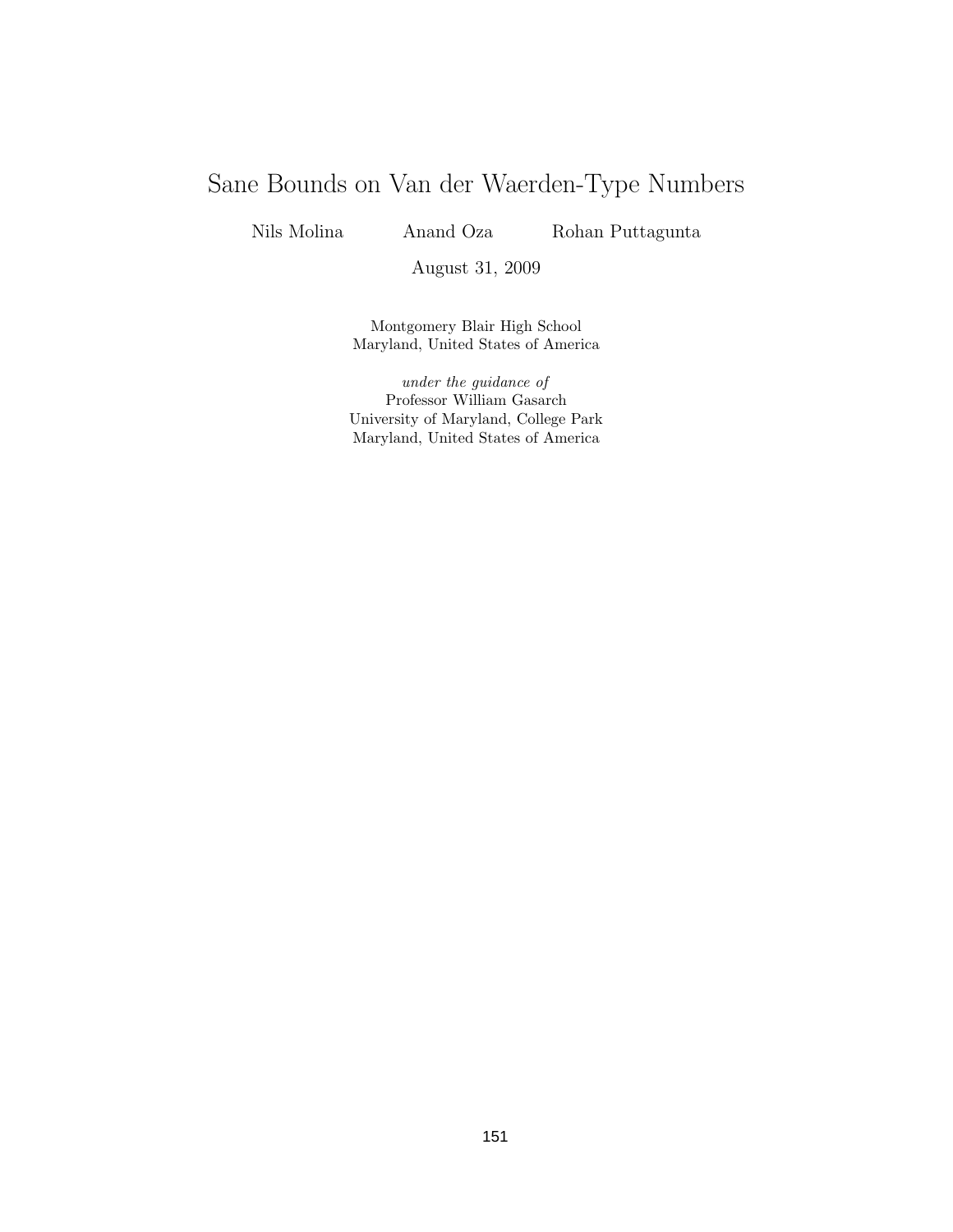## Sane Bounds on Van der Waerden-Type Numbers

### Abstract

In Ramsey theory (a branch of combinatorics) one often proves that a function exists by giving enormous bounds on it. The function's actual values may be much smaller; however, this is not known. In this paper we explore *variants* and special cases of these functions where we obtain much smaller bounds.

The following is known: no matter how the lattice points of a coordinate plane are colored red and blue, there exists a square whose corners are the same color (a monochromatic square). In fact, using more than just two colors will still guarantee a monochromatic square (one whose vertices are the same color). So for all c (the number of colors), there is a number  $G(c)$  where all colorings with c colors of the lattice points of a  $G(c) \times G(c)$  grid will contain a monochromatic square. Unfortunately, the necessary number of points is unknown, but bounds are known. These bounds are enormous (roughly  $G(c) \leq 2^{2^c} \times 2^{2^{2^{2^c}}}$ ), however. So we look at a variant of this problem in order to work with more manageable bounds. Looking for rectangles or right triangles rather than squares makes these bounds polynomial. We explore which grids contain a specific number of rectangles or right triangles.

It is known that if the naturals are colored with two colors, there will be two of the same color that are a square apart. Once again, this is true for any number of colors. It is also true for any polynomial whose constant term is 0 and for multiple polynomials. This is known as the Polynomial Van der Waerden Theorem, or PolyVDW. The bounds on the number of naturals that have to be colored grow very quickly. However, for quadratic polynomials and 2 or 3 colors, there are some cases where the theorem is false, and others where it is true with polynomial bounds. Since PolyVDW does not hold in its entirety for all such polynomials, we try to classify for which of these polynomials and for which numbers of colors the theorem holds and try to find bounds for them.

We explore monochromatic rectangles and right triangles rather than squares in order to get reasonable bounds on the grid sizes necessary to guarantee the existence of these monochromatic shapes. We also explore the necessary grid sizes for multiple rectangles and right triangles. In fact, we find many exact numbers. In addition, we look at variants of PolyVDW and obtain much better upper bounds for these numbers than are known for the standard PolyVDW numbers.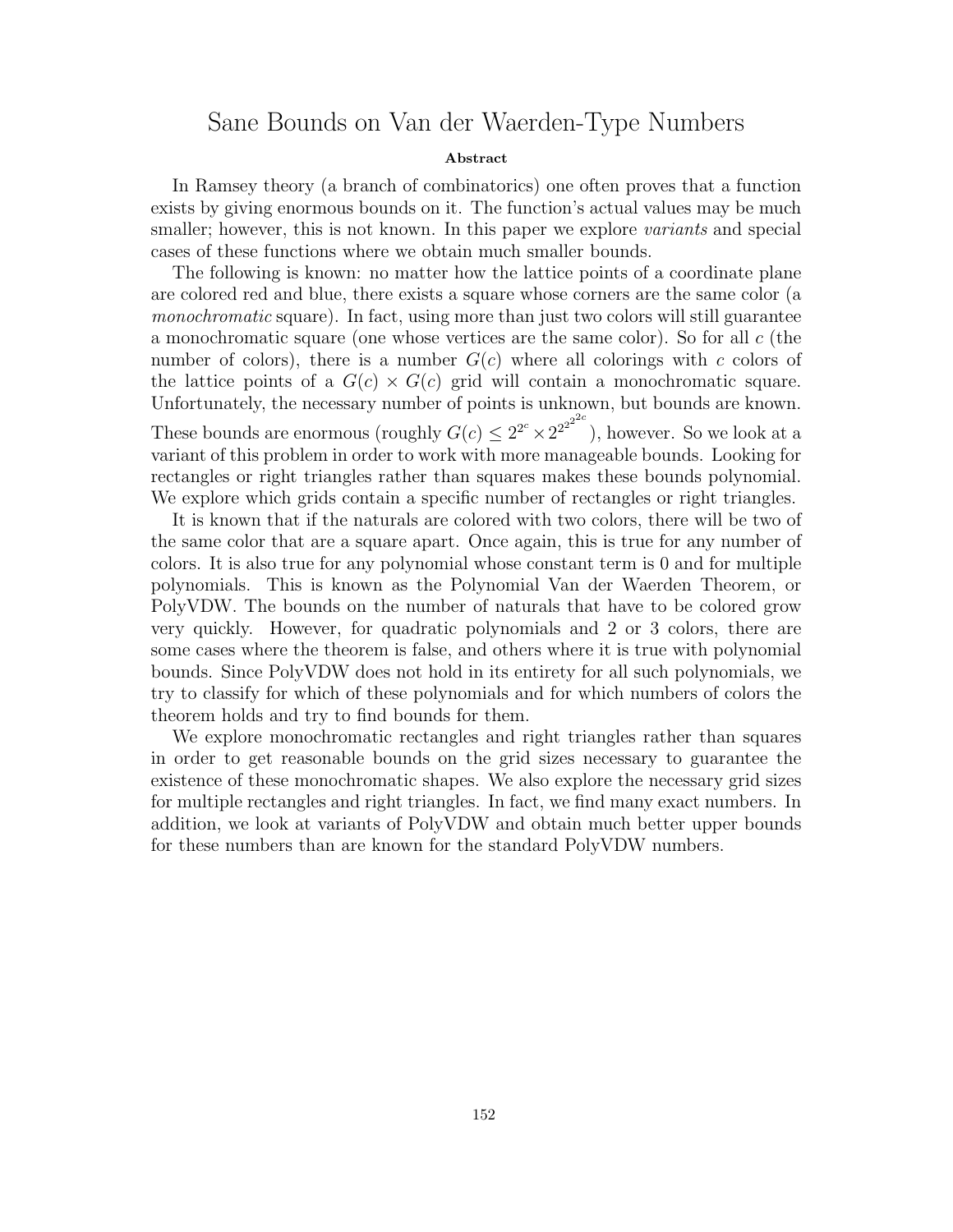## 1 Introduction

In Ramsey theory (a branch of combinatorics) one often proves that a function exists by giving enormous bounds on it. The function's actual values may be much smaller; however, this is not known. In this paper we explore *variants* and special cases of these functions where we obtain much smaller bounds.

A basic result in Ramsey Theory is that if each of the lattice points of a sufficiently large grid is colored with one of c colors, the grid is guaranteed to have a monochromatic square (a square whose vertices are all the same color):

**Theorem** (Square Theorem). For any number of colors c, there exists some number  $G(c)$  such that all colorings of a  $G(c) \times G(c)$  grid have a monochromatic square.

The Square Theorem is actually a corollary of the Gallai-Witt Theorem, which is a multi-dimensional version of Van der Waerden's Theorem (VDW) [1]. VDW relates to coloring the natural numbers. If every number is red or blue, it is always possible to find evenly spaced integers of the same color; that is, a monochromatic arithmetic sequence. This is true for any number of colors and any length arithmetic sequence [2]. VDW is a major result in Ramsey Theory. To read more on Gallai-Witt or VDW see [3, 4, 5]. Before stating VDW formally, let us define some terms:

Definition.  $[m]$  is shorthand for  $\{1, 2, 3, \ldots, m\}$ . If  $[c]$  is used for a set of colors, usually all that matters is that it's a set of size  $c$ , and any other set of size  $c$  may be substituted with the necessary transformations.

Definition. A c-coloring is some assignment of colors using c colors. Formally, we define a c-coloring of a set S as a function COL :  $S \to C$ , where C is a set of colors and  $|C| = c$  (usually  $C = [c]$  for convenience).

**Theorem** (Van der Waerden's Theorem). For any  $c, k \in \mathbb{N}$  there exists a W such that for all c-colorings of  $[W]$ , there exists a monochromatic arithmetic sequence of length  $k$ .

However, W becomes very large very quickly; in fact, only six of these numbers are known [3]:

| $\overline{c}$   | k |      |
|------------------|---|------|
| 2                | 3 | 9    |
| 3                | 3 | 27   |
| 4                | 3 | 76   |
| $\boldsymbol{2}$ | 4 | 35   |
| $\overline{2}$   | 5 | 178  |
| $\mathfrak{D}$   | 6 | 1132 |
|                  |   |      |

Gowers proved the best upper bound for  $W, 2^{2^{c2^{k+9}}}$ [6]. Although Gowers's bound is much better than the original bound ([2] but also see [3, 4]) and Shelah's primitive recursive bound ([7] but also see [4]), it may still be far larger than the actual value of  $W(k, c)$ .

So we also explore variants on VDW such as PolyVDW. PolyVDW, the Polynomial Van der Waerden Theorem, is a sweeping generalization of ordinary VDW. One could consider VDW as a set of linear polynomials encoding offsets. We can restate the original VDW Theorem using linear polynomials instead of arithmetic sequences.

Definition. COL(n) represents the color of  $n \in \mathbb{N}$  for some coloring.

**Theorem** (Van der Waerden's Theorem). For any  $k \in \mathbb{N}$ , let P be the set of (linear) polynomials  $\{x, 2x, \ldots, (k-1)x\}$ . For any  $c \in \mathbb{N}$ , there exists a  $W \in \mathbb{N}$  such that for all c-colorings of  $[W]$ , there exist  $a, d \in \mathbb{N}^+$  such that for every polynomial p in P,  $COL(a) = COL(a + p(d)).$ 

Incredibly, this can be extended to any finite set of polynomials  $P$ , as long as the constant term of each polynomial is zero. This is the Polynomial Van der Waerden Theorem. More formally,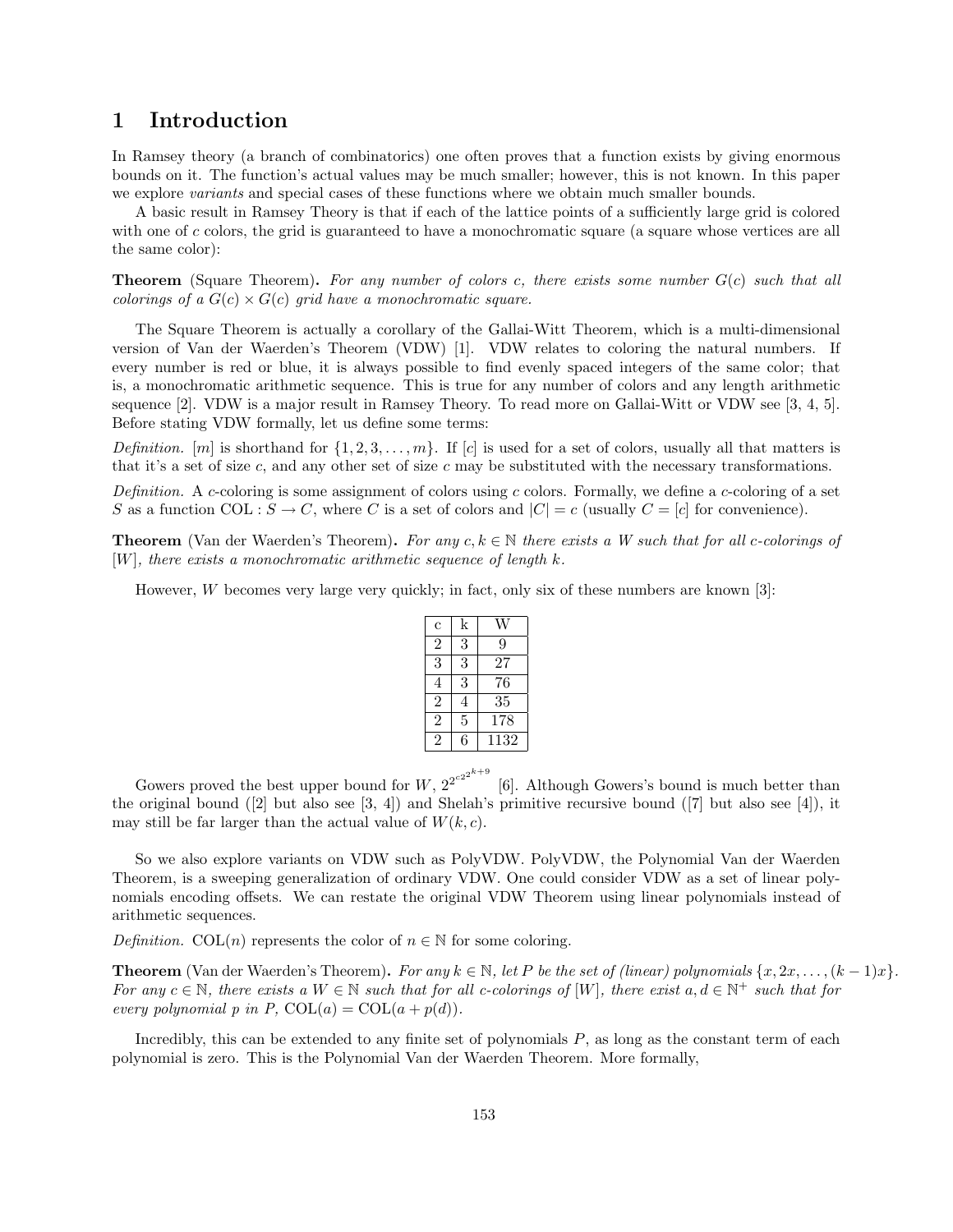**Theorem** (Polynomial Van der Waerden Theorem). Let P be some finite set of polynomials such that for all polynomial  $p(x) \in P$ ,  $p(0) = 0$ . For any  $c \in \mathbb{N}$ , there exists a  $W \in \mathbb{N}$  such that for any c-coloring of  $[W]$ there exist  $a, d \in \mathbb{N}$  such that  $COL(a) = COL(a + p(d))$  for all  $p(x) \in P$ .

PolyVDW was proved for sets containing only one polynomial by Furstenberg [8] and (independently) Sarkozy [9]. The original proof of the full theorem by Bergelson and Leibman [10] uses ergodic methods which give no bounds. A later proof by Walters [11] uses purely combinatorial techniques and yields extremely large bounds. (See [3] for an exposition of Walters' proof.) In 2002, Shelah [12] proved a primitive recursive bound for W, but the bound is several levels higher on the Grzegorczyk hierarchy [13] than iterated exponentiation.

Since the bounds are huge, we explore sets with one quadratic where the quadratic has a constant term. We characterize exactly for which quadratics the naturals can be 2-colored while ensuring COL(a)  $\neq$ COL( $a + p(d)$ ). We also characterize exactly which quadratics of the form  $x^2 + a$  can be 3-colored in this manner. We make progress on the 4 color version, and present a few theorems about the general  $c$  color case.

The Square Theorem, stated earlier, states that a large enough grid must contain a monochromatic square

when colored with c colors. The best known bound on the minimal grid size  $G(c) \leq 2^{2^{O(c)}} \times 2^{2^{2^{2^{O(c)}}}}$ may be far larger than the actual minimal grid size [3, 4].

We explore variants that lead to lower bounds. One such variant is looking at the minimal grid sizes for monochromatic rectangles. We find *polynomial* bounds on the grid size for multiple monochromatic rectangles. We also find exact numbers for 2 colors and up to 6 rectangles, as well as 3 colors and 2 rectangles. We also find exact numbers for 2 colors and up to 3 monochromatic rectangles of the same color, all of which are quite small. In addition, we make progress on characterizing exactly which grids must contain one rectangle for 4 colors.

Another variant is to look for right triangles rather than rectangles. A right triangle is an even more basic pattern than a rectangle, and indeed we find lower minimal grid sizes to guarantee this shape: the bounds are *linear* in c. We also find how often right triangles must occur in a large c-colored  $n \times n$  grid.

## 2 PolyVDW with Constants

Since the known upper bounds on W for the Polynomial Van der Waerden Theorem are enormous, we explore sets consisting of a single quadratic with a non-zero constant term to find more manageable bounds for W, although the theorem does not hold for all such sets. Sets consisting of one quadratic (with a zero constant term) have been analyzed before [14]. That paper looked at finding bounds for those sets. We attempt to discover how the Polynomial VDW Theorem can be extended to sets consisting of one quadratic with a non-zero constant term.

A weak form of the Polynomial Van der Waerden Theorem states that for any polynomial  $p(x) \in \mathbb{Z}[x]$ such that  $p(0) = 0$  (that is, p does not have a constant term), and any number of colors c, it is impossible to color every integer such that no two integers are separated by  $p(x)$  for some  $x \in \mathbb{Z}, x \neq 0$  and are the same color.

**Theorem** (Weak PolyVDW). For all  $p(x) \in \mathbb{Z}[x] : p(0) = 0, c \in \mathbb{N}$ , for any c-coloring COL :  $\mathbb{Z} \to [c]$ , there exist  $a, d \in \mathbb{N}, d \neq 0$  such that  $COL(a) = COL(a + p(d))$ 

This weak version of PolyVDW has reasonable bounds for 2 and 3 colors. We will investigate polynomials such that  $p(0) \neq 0$  (that is, they have a nonzero constant term). We hope the bounds will be reasonable.

First, a few definitions:

Definition. A polynomial  $p(x)$  is said to be c-colorable if and only if there exists a coloring COL :  $\mathbb{Z} \to |c|$ such that there does not exist  $n, x \in \mathbb{Z}, x \neq 0$  such that  $COL(n) = COL(n + p(x))$ . Such a coloring is called a valid coloring. Informally,  $p(x)$  is c-colorable iff Weak PolyVDW "does not hold."

Definition. A set S is said to be c-colorable under the polynomial  $p(x)$  if and only if there exists a coloring COL :  $S \to [c]$  such that there do not exist  $n \in S$ ,  $x \neq 0 \in \mathbb{Z}$  such that  $n + p(x) \in S$  and COL(n) =  $COL(n + p(x)).$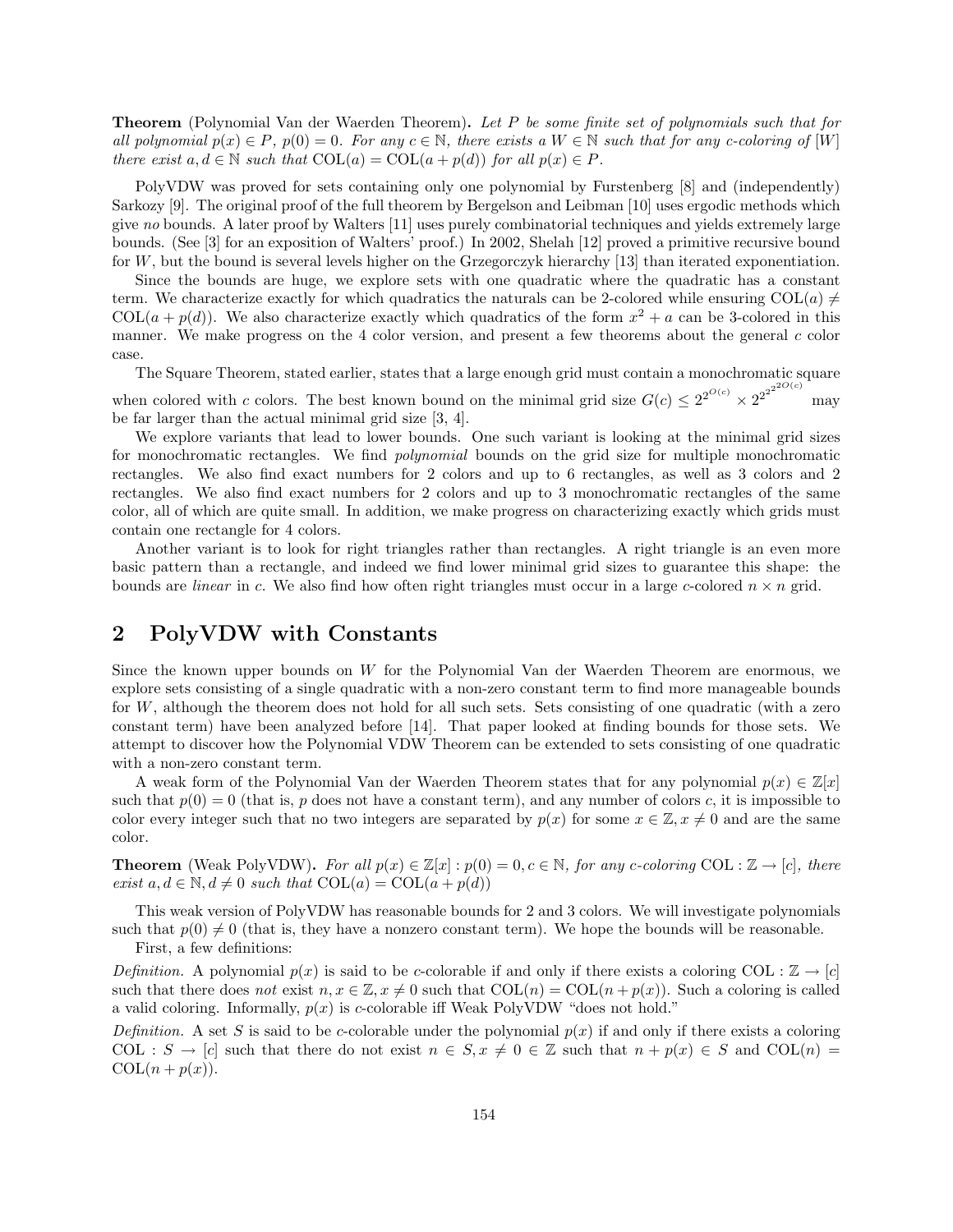Definition. A forbidden distance is an integer d such that in any valid coloring,  $COL(n) \neq COL(n+d) \,\forall n \in \mathbb{Z}$ . Definition. A repeat distance is an integer d such that in any valid coloring,  $COL(n) = COL(n+d) \,\forall n \in \mathbb{Z}$ .

We shall begin by investigating special cases of quadratic polynomials.

The polynomial  $p(x) = x^2 + a$ 

2 colors

**Theorem 2.1.** The polynomial  $x^2 + a$  is not 2-colorable, for any choice of  $a \in \mathbb{Z}$ .

*Proof.* There is an x such that  $x^2 + a$  is odd and positive (select a sufficiently large x such that  $x \equiv a$ (mod 2)). Then, consider the three numbers  $r = \frac{x^2+a-1}{2}$ ,  $s = \frac{x^2+a+1}{2}$ , and x. These are all integers, since  $x^2 + a$  is odd. Since

$$
(r2 + a) + (x2 + a) = (s2 + a),
$$

each pair taken from the three integers  $\{1, 1 + (r^2 + a), 1 + (s^2 + a)\}\$ is separated by a forbidden distance. By the Pigeonhole Principle, two must be the same color and no coloring can be valid.  $\Box$ 

We can get very good bounds on this theorem.

**Theorem 2.2.** An upper bound on W such that [W] is not 2-colorable under the polynomial  $x^2 + a$  is given by  $W \leq \frac{1}{4} (a^2 + 8a + 4)$  when a is nonnegative, and the bound is linear in |a| when  $a < 0$ .

*Proof.* We shall only show the  $a \geq 0$  case here, as the other case is similar.

If  $a \equiv 0 \pmod{2}$ , select  $x = 1$ ; if  $a \equiv 1 \pmod{2}$ , select  $x = 0$ . Either way,  $x^2 + a \le a + 1$ . Now, look back to the proof of Theorem 2.1 and note that since

$$
q = \frac{x^2 + a + 1}{2} \le \frac{(a+1) + 1}{2},
$$

we have

$$
1 + q^{2} + a \le \frac{1}{4} (a^{2} + 8a + 8) = 1 + \left(\frac{a+2}{2}\right)^{2} + a.
$$

Let  $W = \frac{1}{4} (a^2 + 8a + 4)$ . Clearly,  $\{1, 1 + p^2 + a, 1 + q^2 + a\} \subseteq [W]$ , and we already know this set of three elements is not 2-colorable, so neither is  $[W]$ .

The proof for negative a is essentially the same (but uses |a| instead of a when appropriate), and in fact, we can choose x carefully to get a smaller magnitude for  $x^2 + a$ : on the order of  $\sqrt{|a|}$  (instead of  $a + 1$  as in the previous case). This gives us a bound that is quadratic in  $\sqrt{|a|}$ , so it's linear in |a|.  $\Box$ 

### 3 colors

**Theorem 2.3.** The polynomial  $x^2 + a$  is 3-colorable if and only if  $a \equiv 1 \pmod{3}$ .

*Proof.* We will first prove that if  $a \equiv 1 \pmod{3}$ , then  $x^2 + a$  is 3-colorable. Consider the coloring

$$
COL : \mathbb{Z} \to \mathbb{Z}_3
$$

$$
n \mapsto n \mod
$$

Because  $x^2 + 1 \not\equiv 0 \pmod{3}$  (because -1 is a quadratic non-residue mod 3),  $COL(n) \neq COL(n + (x^2 + a))$ .

 $\sqrt{3}$ 

Now, we will prove that if  $a \neq 1 \pmod{3}$ , then  $x^2 + a$  is not 3-colorable. By selecting  $x \equiv 3(a + 1)$ (mod 6), we can construct an odd value of  $x^2 + a$ . We let  $p = x^2 + a$  and  $q = \left(\frac{p-1}{2}\right)^2 + a$ , and note that 2 these are both forbidden distances. Then,  $p + q = \left(\frac{p+1}{2}\right)^2 + a$ , another forbidden distance.

Through some simple testing, one can see that in a valid 3-coloring,  $p + 2q$  and 3p are repeat distances whenever  $p, q, p + q$  are all forbidden distances. This clearly implies that for any  $y, z, y(p + 2q) + z(3p)$  is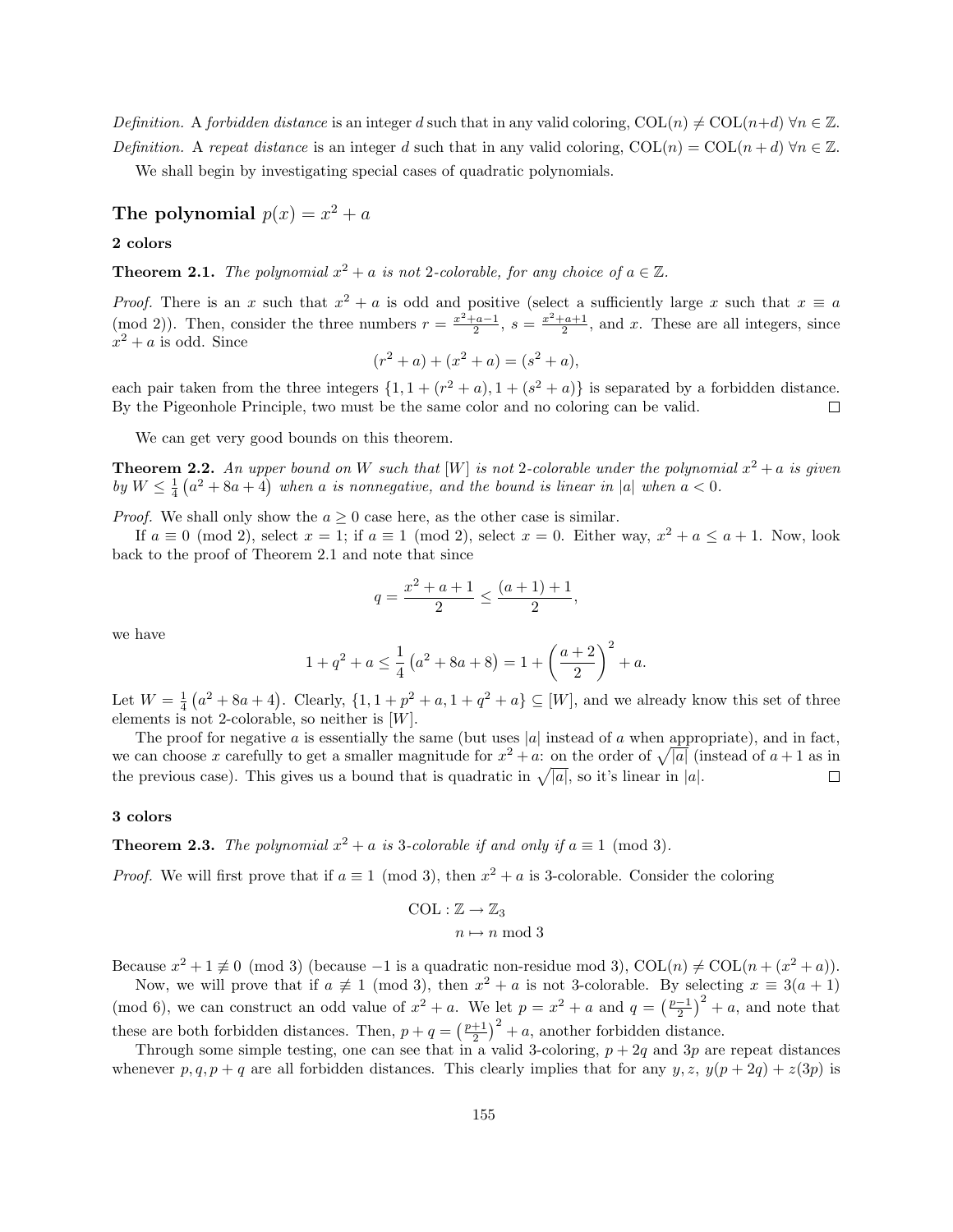a repeat distance. Since the Diophantine equation  $sy + tz = \gcd(s,t)$  has a solution  $(y, z)$ , we know that  $gcd(p + 2q, 3p)$  is a repeat distance as well.

Simple substitution and algebra gives

$$
p + 2q = \frac{p^2 + 1}{2} + 2a.
$$

Considering this modulo 3, and recalling that  $x \equiv 0 \pmod{3}$ , we have

$$
p + 2q \equiv 2(p^2 + 1) + 2a \tag{mod 3}
$$

$$
\equiv 2(x^4 + 2ax^2 + a^2 + 1) + 2a \pmod{3}
$$
  

$$
\equiv 2(a^2 + 1) + 2a \pmod{3}
$$

$$
= 2(a2 + a + 1)
$$
 (mod 3)  

$$
= 2(a2 + a + 1)
$$

$$
\equiv 2(a^2 + a + 1) \tag{mod 3}
$$

Now, simply substitute in the two possible values of a (mod 3).

$$
a \equiv 0 \quad \longrightarrow \quad p + 2q \equiv 2 \pmod{3}
$$
  

$$
a \equiv 2 \quad \longrightarrow \quad p + 2q \equiv 2 \pmod{3}
$$

Let  $g = \gcd(p + 2q, 3p)$ . From the above congruences, it is clear that  $3 \nmid (p + 2q)$ . Because  $g \mid (p + 2q)$ , we know  $3 \nmid g$ , or equivalently, since 3 is prime,  $gcd(3, g) = 1$ . Because g | 3p and  $gcd(g, 3) = 1$ , we can conclude that  $g | p$ . Since p is a forbidden distance, and any multiple of g is a repeat distance, it is clear that there is no valid 3-coloring, since  $COL(n)$  and  $COL(n + p)$  would have to be both equal and unequal, a contradiction.  $\Box$ 

#### 4 colors

We have proved many classes of polynomials to be 4-colorable by constructing explicit colorings. However, it remains an open question to further classify values of a such that  $x^2 + a$  is 4-colorable.

**Theorem 2.4.** If  $(a \mod 24) \notin \{0, 8, 12, 15, 20, 23\}$ , then  $x^2 + a$  is 4-colorable.

Proof. First, note that the condition is equivalent to

$$
(a \mod 24) \in \{1, 2, 3, 4, 5, 6, 7, 9, 10, 11, 13, 14, 16, 17, 18, 19, 21, 22\}.
$$

Next, notice that the following cases cover all 18 of these congruence classes modulo 24.

| Case                  | Coloring                                                                                |
|-----------------------|-----------------------------------------------------------------------------------------|
| $a \equiv 1 \pmod{3}$ | Repeat the block of three $(R, G, B)$ to color all integers using the colors            |
|                       | $\{R, G, B, Y\}$ . By taking $x^2 + a \mod 3$ , we can verify this coloring.            |
| $a \equiv 1 \pmod{4}$ | Repeat the block of four $(R, G, B, Y)$ to color all integers using the colors          |
|                       | $\{R, G, B, Y\}$ . By taking $x^2 + a \mod 4$ , we can verify this coloring.            |
| $a \equiv 2 \pmod{4}$ | Repeat the block of four $(R, G, B, Y)$ to color all integers using the colors          |
|                       | $\{R, G, B, Y\}$ . By taking $x^2 + a \mod 4$ , we can verify this coloring.            |
| $a \equiv 3 \pmod{8}$ | Repeat the block of eight $(R, G, R, G, B, Y, B, Y)$ to color all integers using        |
|                       | the colors $\{R, G, B, Y\}$ . By taking $x^2 + a \mod 8$ , we can verify this coloring. |

### c colors

We prove general results about  $c$  colors, beginning with this one:

**Theorem 2.5.** If  $-a$  is a square, then  $x^2 + a$  is not c-colorable for any finite c.

*Proof.* There exists a  $b \in \mathbb{Z}$  such that  $a = -b^2$ . Then,  $p(x) = x^2 - b^2 = (x - b)^2 + 2b(x - b)$ . This is a polynomial in x−b with no constant term, so we simply apply the Polynomial Van der Waerden Theorem.

 $\Box$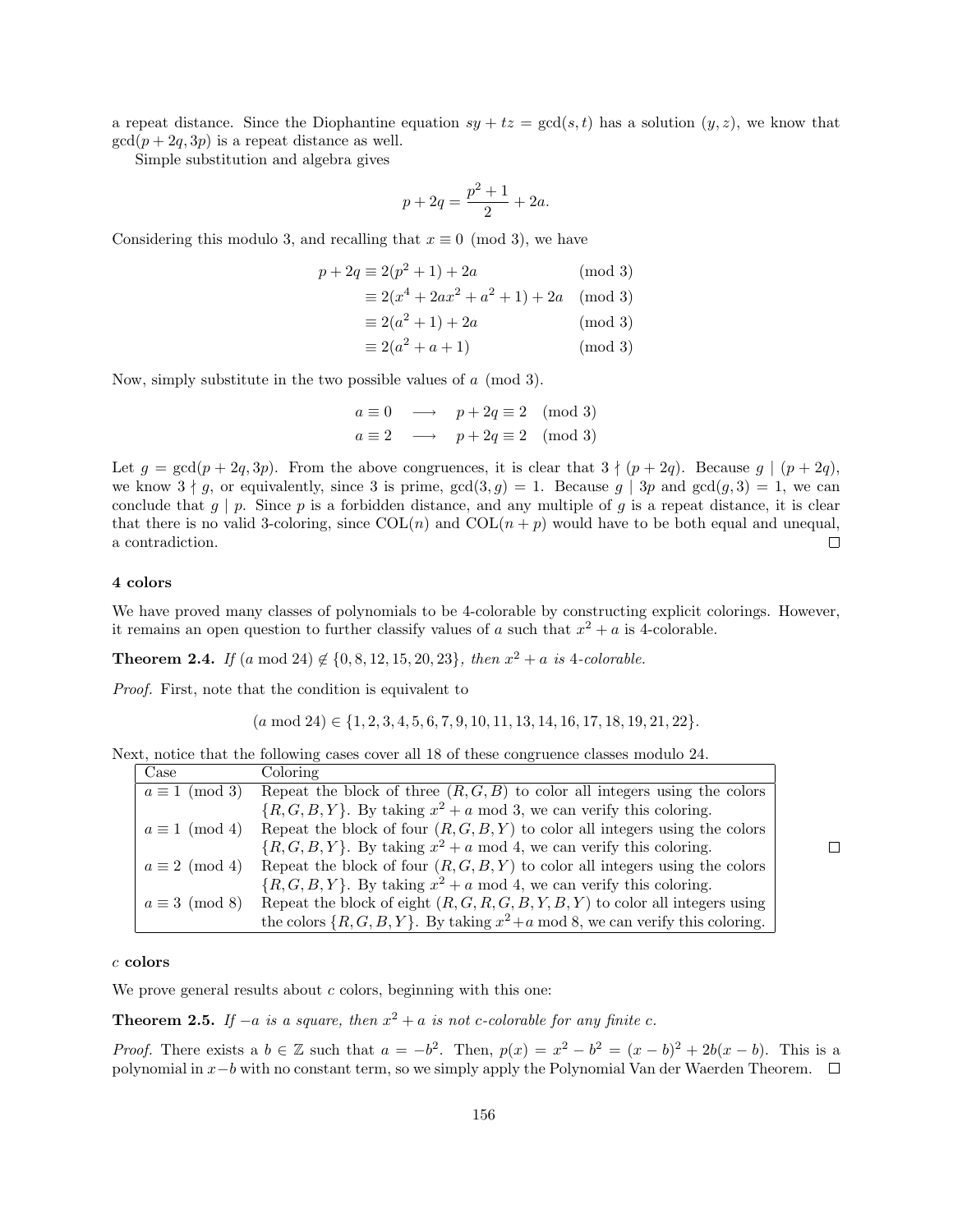Now, the logical inverse of the previous theorem:

**Theorem 2.6.** If  $-a$  is not a square, then there is a finite c such that  $x^2 + a$  is c-colorable.

*Proof.* It is a well-known fact of number theory (proven as Lemma 2.1 below) that if some integer t is not a perfect square, then there exists a prime  $p$  such that  $t$  is a quadratic non-residue mod  $p$ . Now, consider the p-coloring

$$
\mathrm{COL} : \mathbb{Z} \to \mathbb{Z}_p
$$

$$
n \mapsto n \bmod p
$$

Evidently  $x^2 + a \neq 0 \pmod{p}$  (since  $-a$  is a non-residue mod p), so  $COL(n) \neq COL(n + (x^2 + a))$ . Thus,  $x^2 + a$  is *p*-colorable.  $\Box$ 

**Lemma 2.1.** For any  $t \in \mathbb{N}$ , if t is not a square then there exists some prime p where t is a quadratic non-residue mod p.

*Proof.* Consider the function  $F(x) = x^2 - t$ . Two roots are  $\pm \sqrt{ }$  $\bar{t}$  (simply plug them in and verify that F is zero), and these must be the only two roots because  $F(x)$  has degree two. If t is not a square, these two roots are not rational (either irrational reals or imaginary numbers). Then by [?], there exists some prime p such that  $F(x) \equiv 0 \pmod{p}$  has fewer than deg  $F = 2$  solutions, so either no solutions or one solution. Suppose  $F(x) \equiv 0 \pmod{p}$  has 1 solution,  $x \equiv r$ . Then  $-r$  is also a solution, so F has 2 roots (mod p); contradiction. Therefore,  $F(x) = x^2 - t$  has no roots (mod p) and a is a quadratic non-residue mod p by definition.  $\Box$ 

## The polynomial  $p(x) = x^2 + ax + b$

We begin by noting that if  $a$  is divisible by 2, then we may complete the square and obtain

$$
p(x) = \left(x + \frac{a}{2}\right)^2 - \left(\frac{a}{2}\right)^2 + b,
$$

a polynomial in  $x = (x + a/2)$  of the form  $x^2 + a$  (with different x and a), which may be analyzed using methods covered in the previous section.

### 2 colors

We have a simple test to find out whether  $p(x) = x^2 + ax + b$  is 2-colorable, detailed below.

**Theorem 2.7.** The polynomial  $p(x) = x^2 + ax + b$  is 2-colorable if and only if a and b are both odd.

*Proof.* First, we will prove that if a and b are odd, then  $x^2 + ax + b$  is 2-colorable through an explicit coloring. Consider the coloring

$$
\text{COL} : \mathbb{Z} \to \mathbb{Z}_2
$$

$$
n \mapsto n \bmod 2
$$

Now, it remains to prove that  $x^2 + ax + b$  is always odd. We can do this simply by considering it mod 2, using the fact that  $a \equiv b \equiv 1 \pmod{2}$ .

$$
x2 + ax + b \equiv x2 + x + 1 \pmod{2}
$$

$$
\equiv x(x+1) + 1 \pmod{2}
$$

$$
\equiv 1 \qquad \text{(mod 2)}
$$

Now, we will prove that if at least one of a and b is even, then  $x^2 + ax + b$  is not 2-colorable. Suppose a is even. Then, as shown earlier, we may transform our polynomial into one of the form  $x^2 + a$ , which is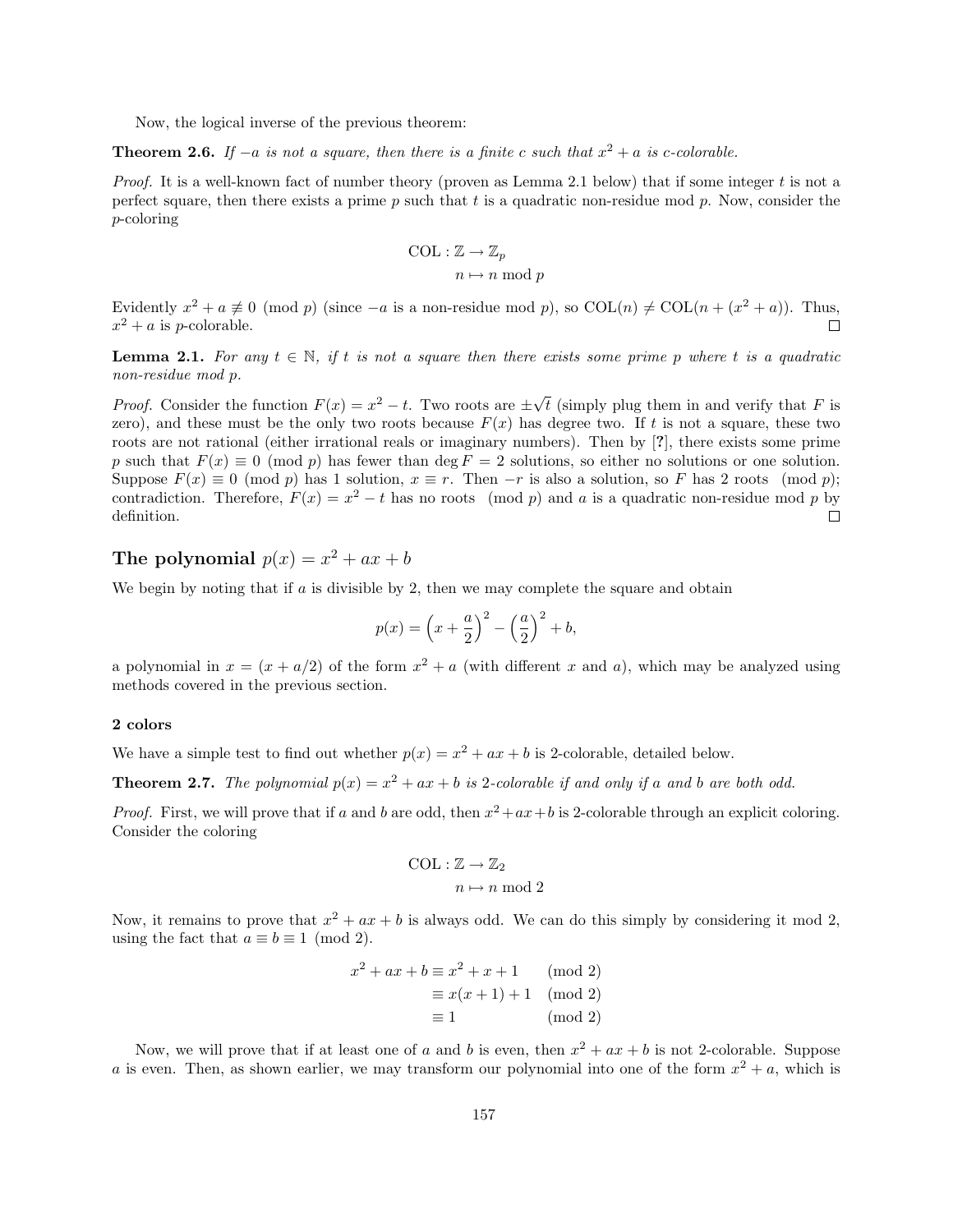never 2-colorable by Theorem 2.1. Now, the only remaining case is that a is odd and b is even. Let's take the first difference of  $p(x)$ .

$$
p(x + 1) - p(x) = [(x + 1)^{2} + a(x + 1) + b] - [x^{2} + ax + b]
$$
  
= [(2x + 1) + (ax + a)] - ax  
= 2x + (a + 1)

Since  $a + 1$  is even (because a is odd), we can conclude that  $2x + a + 1$  generates all even integers and therefore  $p(x + 1) - p(x) = k$  has an integer solution for any even value of k. Now, simply pick a value of y. Note that  $p(y) = y(y + a) + b$  is even. Therefore, there exists an x such that  $p(x + 1) - p(x) = p(y)$ . Therefore, the three integers  $\{0, p(x), p(x) + p(y)\}\$  are all separated by forbidden distances, so it's impossible to 2-color them.  $\Box$ 

## 3 Monochromatic Rectangles

As stated earlier, the Square Theorem guarantees that there exists some  $G(c)$  such that for any number of colors c, a c-coloring of a  $G(c) \times G(c)$  grid must contain a square whose vertices are all the same. However, this  $G(c)$  is very large for even small values of c, and the upper bounds become much worse than the VDW bounds [3, 4]. But looking for grids that guarantee monochromatic rectangles instead of squares leads to much smaller grid sizes. In fact, we know that a c-colored  $(c^2+c)\times(c^2+c)$  grid must contain a monochromatic rectangle [15], a reasonable bound. However, we can also find exact grid sizes for small number of colors. We know that an extremely large grid colored with c colors will contain a monochromatic rectangle from the Square Theorem. Imagine removing a row or a column one at a time until the grid no longer has to contain a monochromatic rectangle. We can now define some new terms based on this process:

Definition 3.1. A grid G is  $c$ -colorable if there exists a c-coloring of G such that there are no monochromatic rectangles. So a grid that guarantees a monochromatic rectangle is not c-colorable.

Definition 3.2. A  $m \times n$  grid G is c-minimal if G is not c-colorable and the grids  $(m-1) \times n$  and  $m \times (n-1)$ are c-colorable.

Definition 3.3. The Obstruction Set for c colors, denoted  $OBS_c$  is the set of c-minimal grids.

The Obstruction Set is useful because a grid contains a monochromatic rectangle if and only if it contains one of the grids in the Obstruction Set. In other words, a c-colored  $m \times n$  grid contains a monochromatic rectangle if and only if there exists an  $a \times b$  grid  $G \in OBS_c$  such that  $a \leq m$  and  $b \leq n$ .  $OBS_2$  and  $OBS_3$ are known, shown below [15].

 $OBS_2$ : { $3 \times 7, 5 \times 5, 7 \times 3$ }  $OBS_3$ : { $4 \times 19, 5 \times 16, 7 \times 13, 10 \times 11, 11 \times 10, 13 \times 7, 16 \times 5, 19 \times 4$ }

 $OBS_4$  is not completely known, but is conjectured, based on the following conjecture [15].

Definition 3.4. Some set of points A in a grid G is rectangle-free if there are no rectangles that can be formed with these points.

**Conjecture** (Rectangle Free Conjecture). For any  $m \times n$  grid G, if there exists some rectangle-free set of b points  $B \subseteq G$  where  $b \geq \lceil \frac{mn}{c} \rceil$ , then G is c-colorable.

Assuming this conjecture, the Obstruction Set is [15]:  $OBS_4$ :  $\{5 \times 41, 6 \times 31, 7 \times 29, 9 \times 25, 10 \times 23, 11 \times 22, 13 \times 21, 17 \times 19, 19 \times 17, 21 \times 13, 22 \times 11, 23 \times 10, 25 \times 11, 22 \times 11, 23 \times 10, 25 \times 11, 25 \times 11, 25 \times 11, 25 \times 11, 25 \times 11, 25 \times 11, 25 \times 11, 25 \times 11, 25 \times 11$  $9, 29 \times 7, 31 \times 6, 41 \times 5$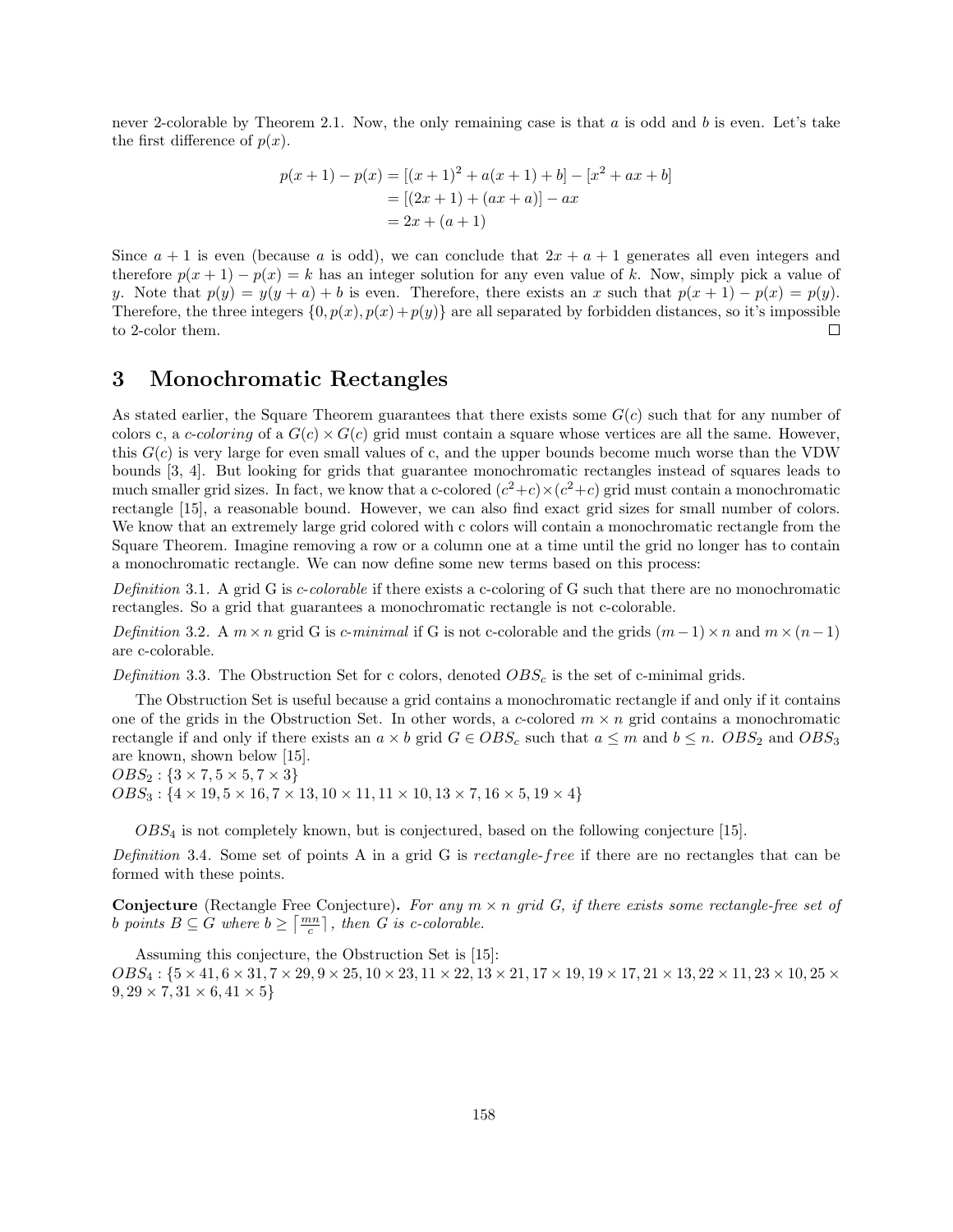## Coloring 17x17

Though all of our results seem to confirm the Rectangle Free Conjecture, or the RFC for short, attempts at proving it have failed. Thus,  $OBS_2$  and  $OBS_3$  were constructed by finding actual colorings for the various grids. This gets significantly harder for 4 colors, however. By this type of construction, we know that  ${5 \times 41, 6 \times 31, 7 \times 29, 9 \times 25, 25 \times 9, 29 \times 7, 31 \times 6, 41 \times 5} \subseteq OBS_4$ . There are, however, some grids that cannot be resolved using previously established methods. These grids are [15]:

 $\{10\times21, 10\times22, 11\times21, 12\times21, 17\times17, 17\times18, 17\times19, 19\times17, 18\times17, 17\times17, 21\times12, 21\times11, 22\times10, 21\times10\}$ However, rectangle free subsets of size greater than  $\left\lceil \frac{mn}{c} \right\rceil$  have been found for most of these grids, which is why assuming the Rectangle Free Conjecture allows us to pin down  $OBS_4$  [15].

One of these grids is  $17 \times 17$ . A rectangle free subset consisting of 74 points has already been found (notice that  $\left[\frac{17*17}{4}\right] = 73$ ) [15]. If we assign one color (say Red, or R) to this set of points, we try to find a 3-coloring of the remaining 215 points. Although we did not find such a coloring, we did find multiple rectangle free subsets of size 73 disjoint from the size 74 set already found. These are shown below. If we assign another color (say Blue, or B) to one of these sets, we now have 142 points and 2 colors. So the next exploration would be to try and find a 2-coloring of these 142 points.

| $\ldots$ R.BB $\ldots$ .B.R.RRB          | $.R.B.B. \ldots BRBR.$          | $BBRB$ $RBR.$                                                   |
|------------------------------------------|---------------------------------|-----------------------------------------------------------------|
| $R \ldots$ . B.RR.RBB                    | RBBBRRBRB                       | $R \ldots B \ldotp B \ldotp R \ldotp R \ldotp \ldotp BB \ldotp$ |
| $RBBB.B.R. \ldots, RRBR$                 | $RBB$ $R$ . $B$ $BRR$ . $R$     | RBBB.RB.BRR.R                                                   |
| $B \ldots BR \ldots RBBRRR \ldots$       | $\ldots$ BR.BR.BRRR.BB.         | .B.BR. R.B.RR.B.                                                |
| RBR.RRB.B.B.B.B.                         | R.R.R.R.BBBB                    | R.R.RRB.B.BB                                                    |
| $.B.$ . BRR. RB. $.R.B.R$                | BB.B.R.R.R. R.B.A.              | .BB.RR.R.BBRR                                                   |
| $BRB.BR.R.R.$ $B.R.$                     | .R.BBR.RBRB.A.B.                | RB.BR.R.RB.RB                                                   |
| .BR.R.B.B.R.B.R.B.B.                     | B.A.R.B.B.R.A.B.B.              | $.BBR.RBBRR.$                                                   |
| $\ldots$ R.B. $\ldots$ BRRB. $\ldots$ BR | B.RBBRR.BR                      | B.RBBRRB. R                                                     |
| $RRBR \ldots B$ . BBBR                   | RRBRBB.R.B                      | $RR.RB.$ BBB. $BR.$ $\ldots$                                    |
| $RR.$ BRBB. $.R.RB.$ .                   | RR.BBRB.B.R.R                   | $BRR \ldots R.B \ldots RBR.B.$                                  |
| $BB.RR.RB.R. \ldots R.B$                 | $\ldots$ RR.R.RBBB.RB.          | .B.R.R.R.A.B.A.B.B.B.                                           |
| R. . B. . R. RB. BBRB                    | RBBR.B.RBBR.                    | $R \ldots R \ldots R$ BBBBBR.                                   |
| B.RRRR.B.B.B.B.                          | B.RRRRB.BB                      | B.RRRRBBB.B                                                     |
| $B \ldots RBB.R \ldots B.R.R.$           | $.BBR.$ . BR. $.B.R.R.$         | $\ldots$ BR.BBR $\ldots$ BR.RB                                  |
| R.BB.BBR.R.B.R.                          | $R$ B. $B$ . $R$ . $R$ . $BRBB$ | $,R.B.B., RBR.$ $BR.B.$                                         |
| $\ldots$ R.B. $\ldots$ B.RBB.RR          | $\ldots$ R. $\ldots$ BBBR.B.RR  | .B. B. B. R. . B. R.                                            |
|                                          |                                 |                                                                 |

These grids were found using a computer program, written in Java. It can be found online at http:// www.cs.umd.edu/~gasarch/vdwgang2009/vdwgang2009.html. The program works by counting the number of rectangles each point in a given set of points is a part of and then removing the point that is in the most rectangles. If there is a tie, it chooses one randomly. It keeps removing points until there are no more rectangles. This process is repeated 100,000 times. Running this program on a  $17 \times 17$  grid with the rectangle free subset of size 74 removed generated one rectangle free subset of size 73 that is disjoint from the size 74 set per run.

### Multiple Rectangles

We also explored what sizes grids need to be to guarantee s rectangles instead of just one rectangle. First we introduce some new notation.

Definition 3.5. A grid G is c, s-colorable if there exists a c-coloring of G such that there are fewer than s monochromatic rectangles. So a grid that guarantees  $s$  monochromatic rectangles is not  $c$ ,  $s$ -colorable.

Definition 3.6. A  $m \times n$  grid G is c, s-minimal if G is not c, s-colorable and the grids  $(m-1) \times n$  and  $m \times (n-1)$  are c, s-colorable.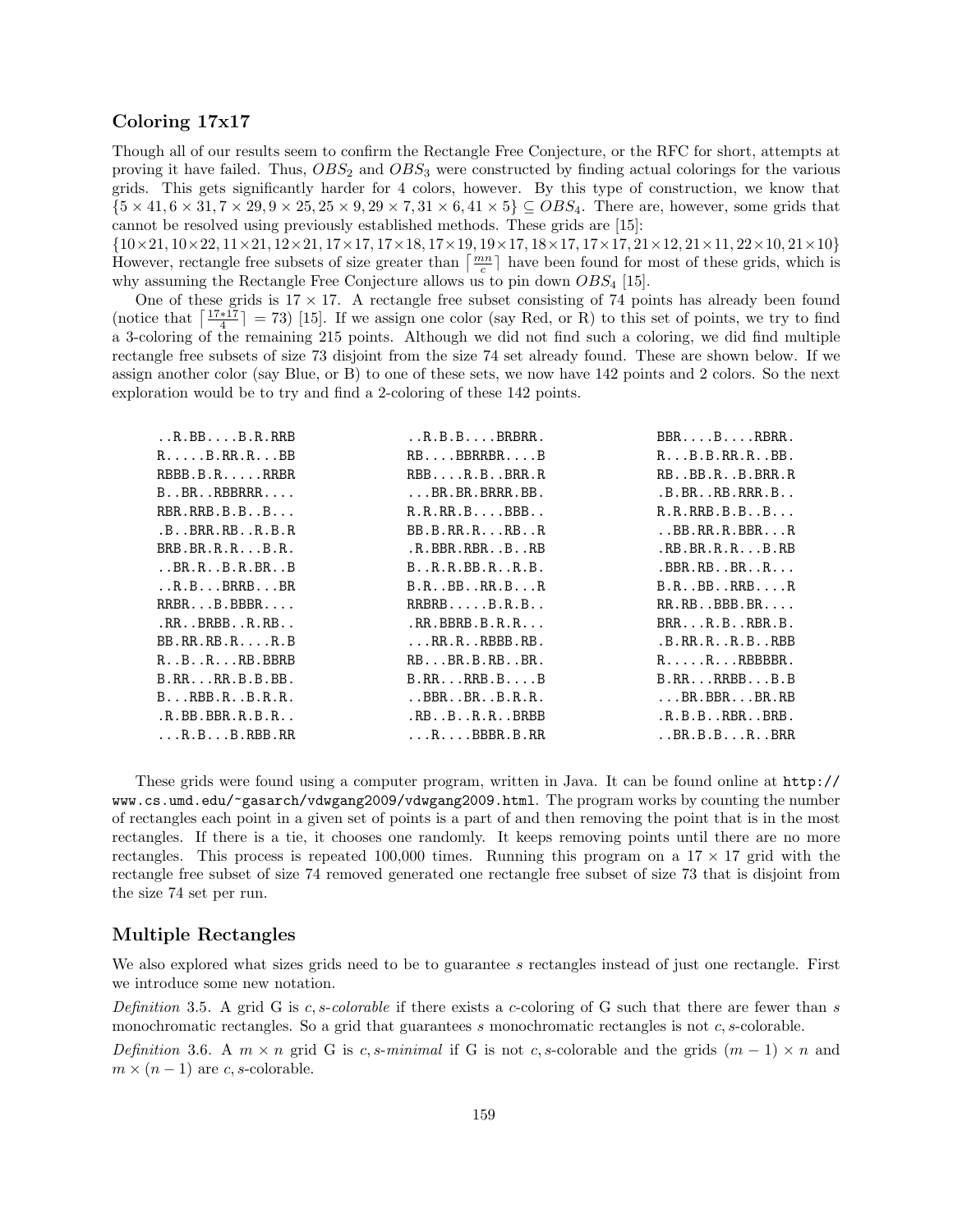Definition 3.7. The ObstructionSet for c colors, denoted  $OBS_c^s$  is the set of c, s-minimal grids.

But before we find the specific Obstruction Sets, we will find some general bounds on these sets.

#### Bounds

First we identify certain grids as guaranteeing s rectangles.

**Lemma 3.1.** If an  $n \times m$  grid is not c, s-colorable, an  $(n + 1) \times m$  grid and a  $n \times (m + 1)$  can not be  $c, s + 1$ -colorable.

*Proof.* Consider the  $(n + 1) \times m$  grid first. Assume for contradiction that this grid does not have  $s + 1$ monochromatic rectangles. It must contain s rectangles because it contains an  $n \times m$  grid. Remove a row that contains an edge of one of the rectangles. The grid is now once again an  $n \times m$  grid, but it only has  $s-1$ rectangles. This is a contradiction because an  $n \times m$  grid must have at least s monochromatic rectangles. Thus, the  $(n+1) \times m$  grid must have  $s+1$  monochromatic rectangles. By the same logic the  $n \times (m+1)$ grid must have  $s + 1$  monochromatic rectangles also.  $\Box$ 

**Theorem 3.1.** If an  $n \times m$  grid is not c, s-colorable monochromatic rectangles, an  $(n + a) \times (m + b)$  grid can not be  $c, s + a + b$ -colorable for any a and b.

*Proof.* We can think of an  $(n + a) \times (m + b)$  grid as one resulting after adding a rows and b columns to the  $n \times m$  grid. By Lemma 3.1 each of these additions guarantees one or more monochromatic rectangles. Since we start out with s guaranteed rectangles, the  $(n+a) \times (m+b)$  must be guaranteed to have  $s+a+b$ monochromatic rectangles.  $\Box$ 

*Note.* This theorem does not mean that a c-colored  $(n + a) \times (m + b)$  grid guarantees only  $s + a + b$ monochromatic rectangles. It might guarantee more; this theorem establishes a lower bound.

Then we can use the fact that a  $(c^2+c) \times (c^2+c)$  grid cannot be c-colored [15] to establish a bound on the Obstruction Set. We also use a Theorem proved in [15] that if an  $L \times L$  grid is c-colorable then  $|OBS_c|$  $2(L-c)$ . The argument in [15] also proves that if an  $L \times L$  grid is s, c-colorable then  $|OBS_c^s| \leq 2(L-c)$ .

#### Theorem 3.2.

$$
|OBS_c^s| \leq 2c^2 + 2*\left\lfloor \frac{s}{2} \right\rfloor
$$

*Proof.* We know  $G_{c^2+c,c^2+c}$  must have 1 monochromatic rectangle. By Theorem 3.1, a  $G_{c^2+c+\lfloor \frac{s}{2} \rfloor,c^2+c+\lfloor \frac{s}{2} \rfloor}$ grid must have  $1 + 2 * \left\lfloor \frac{s}{2} \right\rfloor$  monochromatic rectangles.

$$
\left\lfloor \frac{s}{2} \right\rfloor \ge \frac{s-1}{2}
$$
  

$$
1 + 2 * \left\lfloor \frac{s}{2} \right\rfloor \ge 1 + s - 1
$$
  

$$
1 + 2 * \left\lfloor \frac{s}{2} \right\rfloor \ge s
$$

So we know that a  $G_{c^2+c+\lfloor \frac{s}{2} \rfloor, c^2+c+\lfloor \frac{s}{2} \rfloor}$  grid must have at least s monochromatic rectangles. This means that

$$
|OBS_c^s| \le 2(c^2 + c + \left\lfloor \frac{s}{2} \right\rfloor - c)
$$

$$
|OBS_c^s| \le 2c^2 + 2 * \left\lfloor \frac{s}{2} \right\rfloor
$$

 $\Box$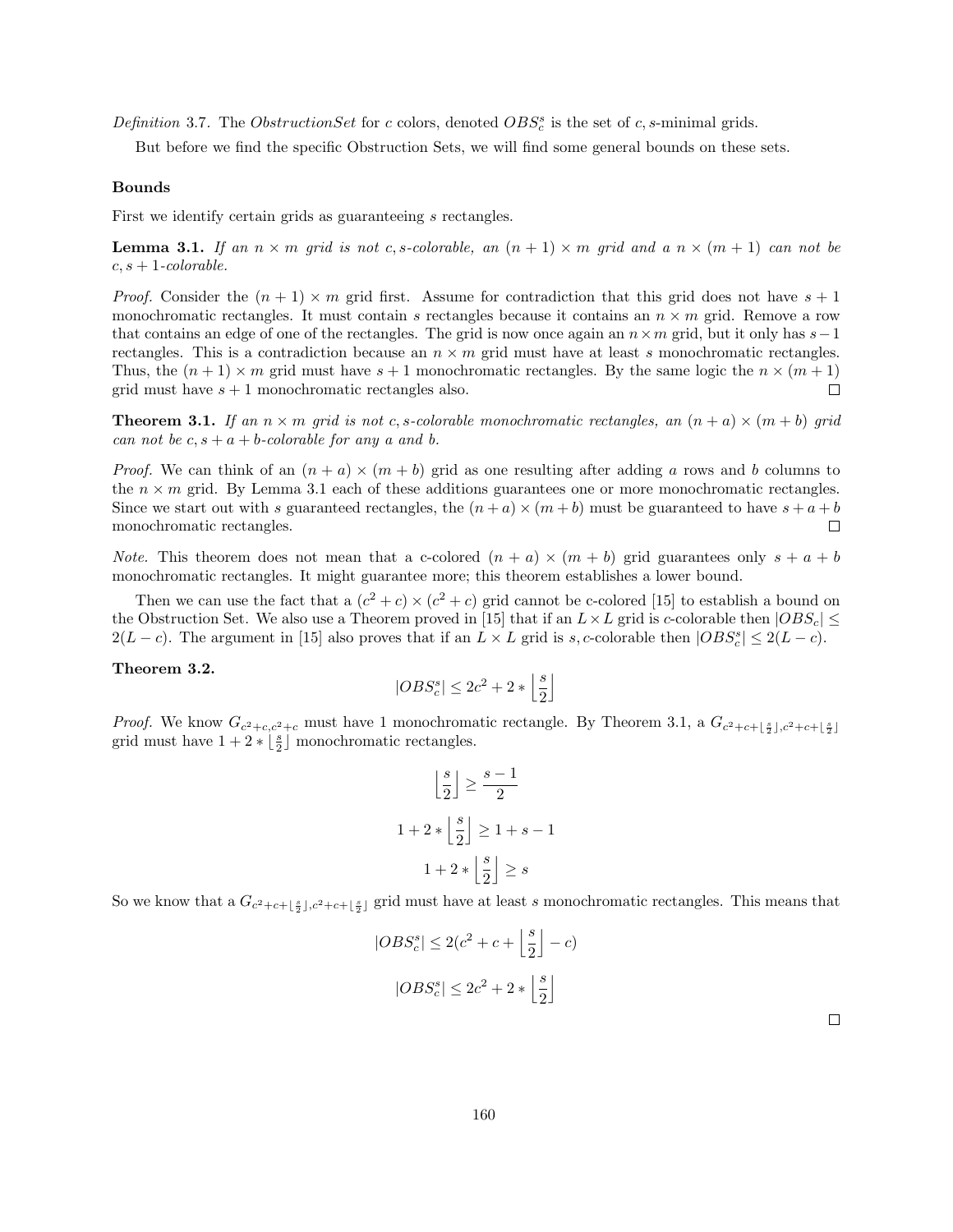#### Characterizing c,s-colorable Grids

Before we go ahead and find some Obstruction Sets, we develop some theorems that characterize more specifically which grids are c,s-colorable.

Definition 3.8. Placing  $x_1, \ldots, x_n \in \mathbb{N}$  in a  $n \times m$  grid G for some  $n, m \in \mathbb{N}$  is the same as finding a subset of G where the *ith* row has  $x_i$  points for  $1 \leq i \leq n$ .

**Lemma 3.2.** If there are  $p + r$  pigeons, p holes, and every pigeon goes into one hole, then there are at least r pairs (not necessarily non-overlapping) of pigeons that must be in the same hole.

*Proof.* When  $r = 1$ , by pigeonhole principle, there must be at least 2 pigeons in 1 hole. So there is at least 1 pair of pigeons in the same hole. Now induct on r, assuming that this holds for r.

If there are  $p + r + 1$  pigeons and p holes, then, by pigeonhole principle, there must be at least 2 pigeons in 1 hole. So we have 1 pair of pigeons in the same hole. Remove one of these pigeons to have  $p + r$  pigeons in  $p$  holes. We know there are at least  $r$  pairs of pigeons in the same hole among these pigeons. Since we have one additional pairing, there must be  $r + 1$  pairs of pigeons in the same hole.  $\Box$ 

**Theorem 3.3.** Let  $m, n, x_1, \ldots, x_n \in \mathbb{N}$  be such that  $(x_1, \ldots, x_n)$  can be placed in a  $n \times m$  grid such that there are fewer than s rectangles. Then  $\sum_{i=1}^{m} {x_i \choose 2} \leq {n \choose 2} + s - 1$ .

*Proof.* Notice that  $\binom{x_i}{2}$  represents the number of pairs of elements such that both of the elements are in row i. So  $\sum_{i=1}^{m} \binom{x_i}{2}$  represents the number of pairs of elements such that both elements are in the same row. If a pair does get counted twice, that means that there is a rectangle in this set. Also,  $\binom{n}{2}$  represents the total number of pairs of columns.

Now assume for contradiction that it is possible for  $\sum_{i=1}^{m} {\binom{x_i}{2}} > {\binom{n}{2}} + s - 1$  where the initial conditions are satisfied. Since  $\sum_{i=1}^{m} {x_i \choose 2}$  and  ${n \choose 2} + s - 1$  are integers, we know that  $\sum_{i=1}^{m} {x_i \choose 2} \ge {n \choose 2} + s - 1$ . By Lemma 3.2, considering the pairs of columns as holes and the pairs of elements as pigeons, there must be at least s pairs of pigeons, the pairs of elements, in the same hole, a pair of columns. Each of these s pairs represents a rectangle because they represent a pair of columns where both columns have an element in the same row two different times. So there are s rectangles, which is a contradiction.  $\Box$ 

This theorem characterizes the number of rectangles in certain subsets of grids. It is useful when we try to construct a subset of a grid with fewer than s rectangles. The next theorem also characterizes subsets of grids.

**Theorem 3.4.** Let  $a, n, m \in \mathbb{N}$ . Let  $q, r$  be such that  $a = qm + r$  with  $0 \leq r \leq m$ . Let G be a  $m \times n$  grid. Assume that there exists  $A \subseteq G$  such that  $|A| = a$  and A does not have s rectangles.

1. If  $q \geq 2$  then  $m \leq \left\lfloor \frac{n(n-1)+2s-2rq-2}{q(q-1)} \right\rfloor$ 

2. If  $q=1$  then

$$
r \le \frac{n(n-1)}{2} + s - 1
$$

*Proof.* It is proven in [15] that the minimum value of  $\sum_{i=1}^{m} {x_i \choose 2}$  is achieved when there are r rows with  $q+1$ points, while the rest have q points. In this case  $\sum_{i=1}^{m} {x_i \choose 2} = (m-r){q \choose 2} + r{q+1 \choose 2}$ . So we know that

$$
(m-r)\binom{q}{2} + r\binom{q+1}{2} \le \sum_{i=1}^{m} \binom{x_i}{2} \le \binom{n}{2} + s - 1
$$

by our argument and by Theorem 3.3. Taking the outside terms and simplifying, we get

$$
mq(q-1) + 2rq \le n(n-1) + 2s - 2
$$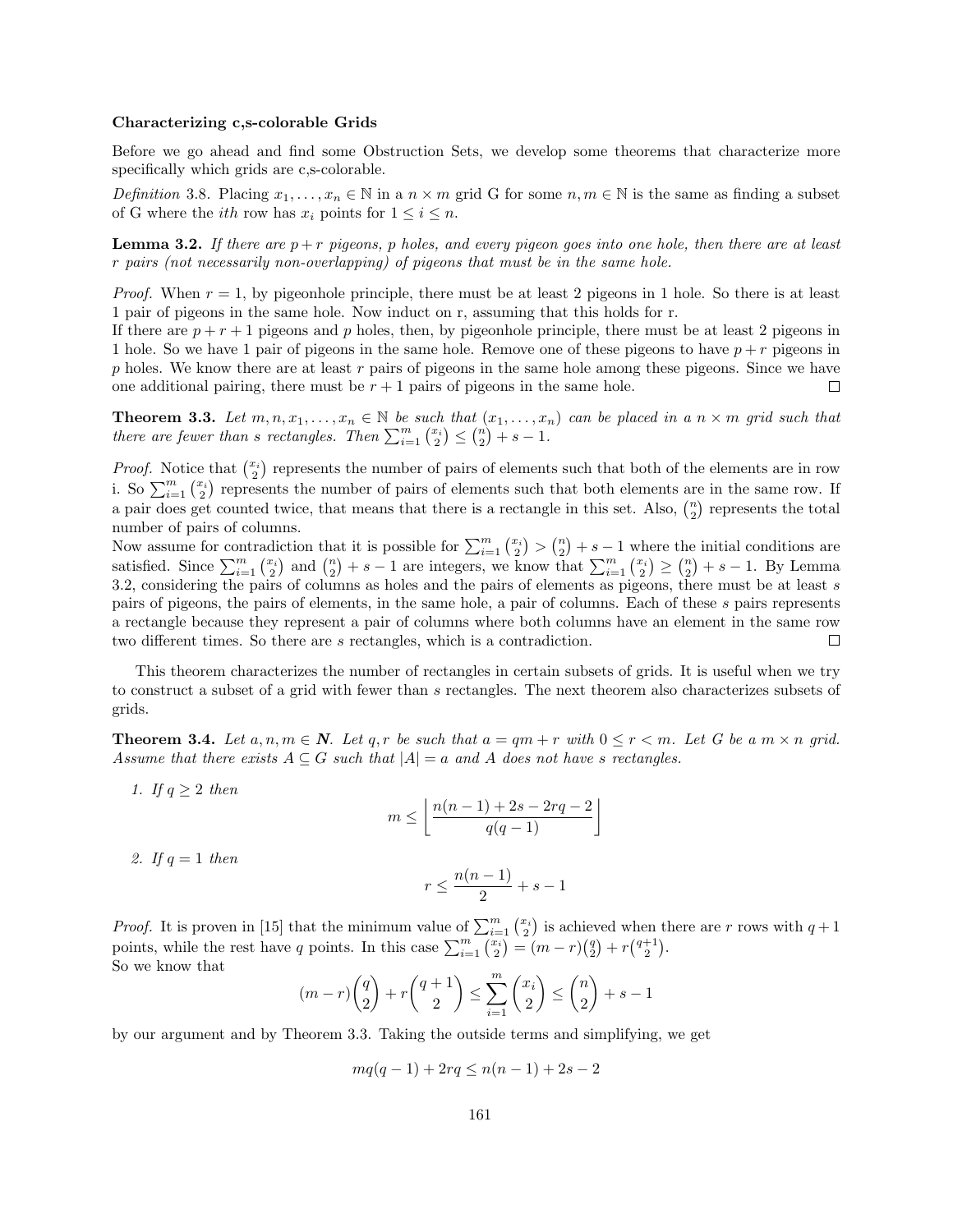If  $q = 1$ 

$$
2r \le n(n-1) + 2s - 2
$$

$$
r \le \frac{n(n-1)}{2} + s - 1
$$

If  $q \geq 2$ 

$$
m(q)(q-1) \le n(n-1) + 2s - 2 - 2rq
$$
  

$$
m \le \left\lfloor \frac{n(n-1) + 2 - 2rq - 2}{q(q-1)} \right\rfloor
$$

 $\Box$ 

We also investigated which grids have s monochromatic rectangles of the same color. First some more notation:

Definition 3.9.  $OBSS_c^s$  signifies the Obstruction set for c colors and s monochromatic rectangles of the same color

Using the pigeonhole principle, it is easy to prove that any grid in  $OBS_c^{(cs+1)}$  has s rectangles of the same color, which provides an upper bound for which grids have s monochromatic rectangles of the same color. In other words,

**Lemma 3.3.** If a grid is not  $c, cs+1$ -colorable, then it must have s monochromatic rectangles of the same color.

Using this observation, we can also put a bound on  $OBSS^s_c$ .

Theorem 3.5.

$$
|OBSS^s_c| \leq 2c^2 + 2*\left\lfloor \frac{cs+1}{2} \right\rfloor
$$

*Proof.* We showed in the proof of Theorem 3.2 that  $G_{c^2+c+\lfloor \frac{s}{2} \rfloor,c^2+c+\lfloor \frac{s}{2} \rfloor}$  grid must have at least s monochromatic rectangles. So a  $G_{c^2+c+\lfloor \frac{cs+1}{2} \rfloor, c^2+c+\lfloor \frac{cs+1}{2} \rfloor}$  must have at least s monochromatic rectangles of the same color by Lemma 3.3. Once again the argument from [15] referenced in the proof of Theorem 3.2 applies and can be used to find a bound on  $|OBSS_c^s|$ . With some algebra, it is apparent that

$$
|OBSS_c^s| \le 2c^2 + 2 * \left\lfloor \frac{cs + 1}{2} \right\rfloor
$$

 $\Box$ 

It is not true, however, that  $O B S S_c^s = O B S_c^{(cs+1)}$ . That equality would mean that if a grid has s rectangles of the same color, then it is in  $OBS_c^{(cs+1)}$ . For example a 2-colored  $3 \times 13$  grid must have 5 rectangles of the same color, but it is not a part of  $OBS_2^{11}$ . There exists a coloring where it has only 8 rectangles.

Now for the Obstruction Sets.

### Obstruction Sets

 $OBS_2^2$ : { $3 \times 8, 4 \times 7, 5 \times 5, 7 \times 4, 8 \times 3$ }  $OBS_2^3$ : { $3 \times 9, 4 \times 8, 5 \times 6, 6 \times 5, 8 \times 4, 9 \times 3$ }  $OBS_2^4$ : { $3 \times 10, 4 \times 8, 5 \times 6, 6 \times 5, 8 \times 4, 10 \times 3$ }  $OBS_2^5: \{3 \times 11, 4 \times 9, 5 \times 7, 6 \times 6, 7 \times 5, 9 \times 4, 11 \times 3\}$  $OBS_2^6$ : { $3 \times 12, 4 \times 9, 5 \times 7, 6 \times 6, 7 \times 5, 9 \times 4, 12 \times 3$ }  $OBS_3^2$ : { $4 \times 20, 5 \times 16, 7 \times 13, 10 \times 11, 11 \times 10, 13 \times 7, 16 \times 5, 20 \times 4$ }  $OBSS_2^2: \{3 \times 9, 4 \times 8, 5 \times 6, 6 \times 5, 8 \times 4, 9 \times 3\}$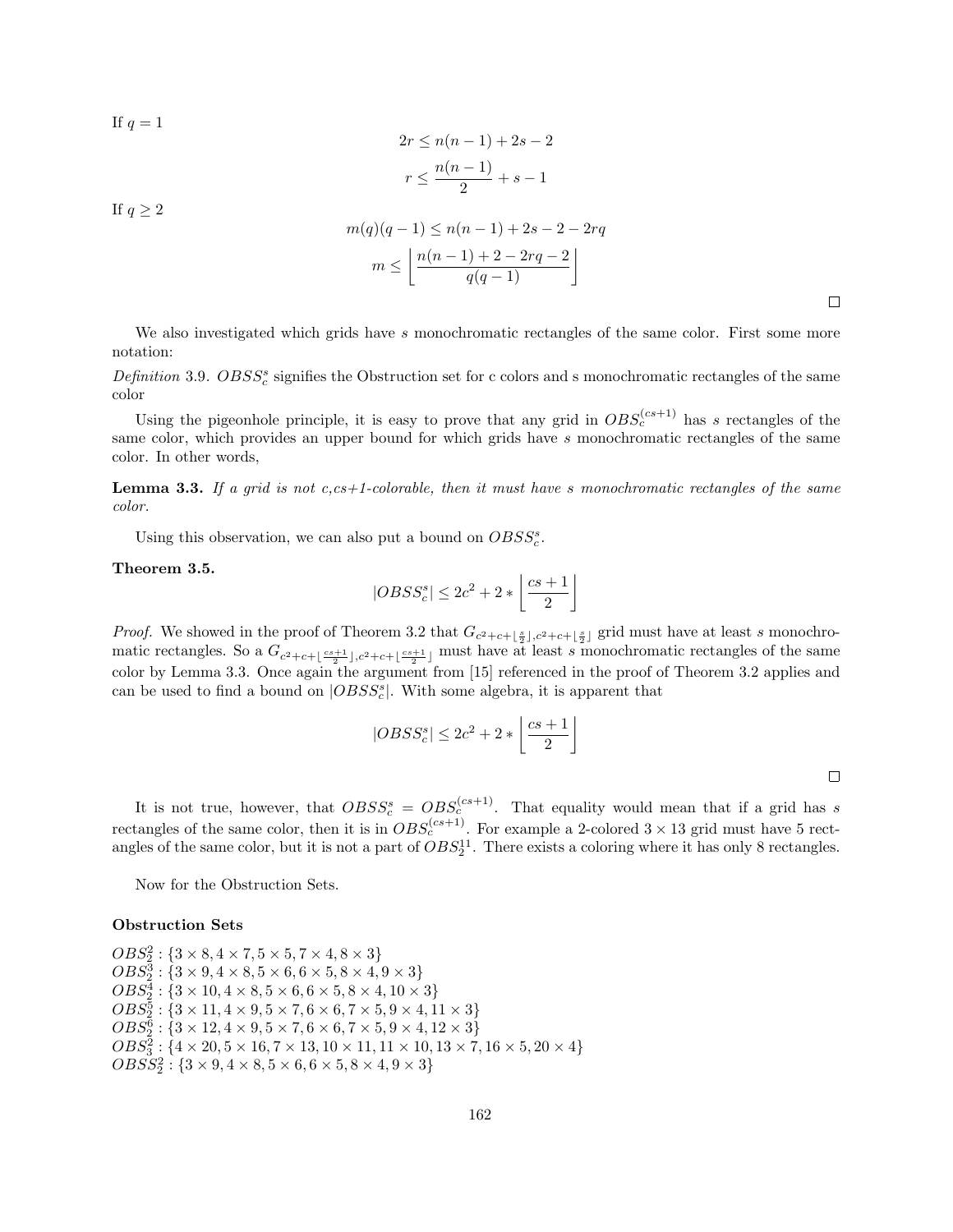$O B S S_2^3$ : { $3 \times 11, 4 \times 9, 5 \times 7, 6 \times 6, 7 \times 5, 9 \times 4, 11 \times 3$ }

The Obstruction Sets require showing that the grids in the sets are c,s-minimal. This entails proving that the grids are not c,s-colorable. All but two of the results proving non-colorability use Theorems 3.1 and 3.4. One of the non-colorability results that could not use those Theorems was proving that a  $5 \times 5$ grid is not 2, 2-colorable. This result can be proven through casework. The other one is that a  $10 \times$ 11 grid is not 3, 2-colorable. This can be proven by using the proof in [15] that proves that the grid is not 3-colorable; the argument also proves that it is not 3, 2-colorable. However, to prove that that the grids in the Obstruction Sets are c,s-minimal, we also had to show that the all grids smaller than it were c,s-colorable. The colorability results were shown by constructing the actual colorings by hand. The Obstruction Sets for multiple monochromatic rectangles of the same color were derived by constructing all of the necessary colorings. The non-colorability results were derived with the necessary Obstruction Sets for multiple monochromatic rectangles.

## 4 Monochromatic Right Triangles

Once again, the Square Theorem says a c-coloring of the  $a \times b$  integer grid contains a monochromatic square for sufficiently large a and b. The presence of a square implies the existence of a rectangle, which was used in the previous section. Now we shall use the fact that the presence of a square also implies the existence of a right triangle.

Definition 4.1. A right triangle is a set of three distinct points  $\{(x_1, y_1), (x_1, y_2), (x_2, y_1)\}$ , where all the points are the same color. Its *corner* is  $(x_1, y_1)$ .

## General Upper Bounds

In order to find low, reasonable bounds on grid sizes which guarantee a right triangle, we do not use recursive procedures as used for isosceles right triangles by Graham and Solymosi [16], since those give super-exponential bounds. Instead, we classify each point based on its neighbors.

Definition 4.2. A point is a row-point if there is another point of the same color on its row. A point is a nonrow-point if it is not a row-point. Col-points and noncol-points are defined analogously.

Lemma 4.1. In a coloring without a right triangle, the number of row-points plus the number of col-points cannot exceed the number of points.

Proof. If there were more row-points and col-points than points, then some point P must be both a row-point and a col-point, making a right triangle with  $P$  as its corner.  $\Box$ 

**Lemma 4.2.** A c-colored row of size  $n > c$  points has at least  $n - c + 1$  row-points. Similarly a c-colored row of size  $m > c$  has at least  $m - c + 1$  col-points.

*Proof.* There are no more than  $c - 1$  nonrow-points per row, or a nonrow-point would be the same color as a row-point. The col-point case is analogous.  $\Box$ 

**Corollary 4.1.** If  $m, n > c$  and  $n(m - c + 1) + m(n - c + 1) > nm$ , then a c-colored  $n \times m$  grid has a right triangle.

**Theorem 4.1.** For  $c \geq 3$  a c-colored  $(2c - 2) \times (2c - 2)$  grid has a right triangle.

*Proof.* Suppose a c-coloring of  $(2c - 2) \times (2c - 2)$  with  $c \ge 3$  has no right triangle. By Lemma 4.2 each row and column has at least  $c - 1$  row- and col-points. By Lemma 4.1, this is tight.

Consider a row. Since the row has exactly  $c - 1$  row-points, it has  $c - 1$  nonrow-points, all colored differently. The one color that is left must color all  $c-1$  row-points. Thus each row has  $c-1$  monochromatic row-points and all colors.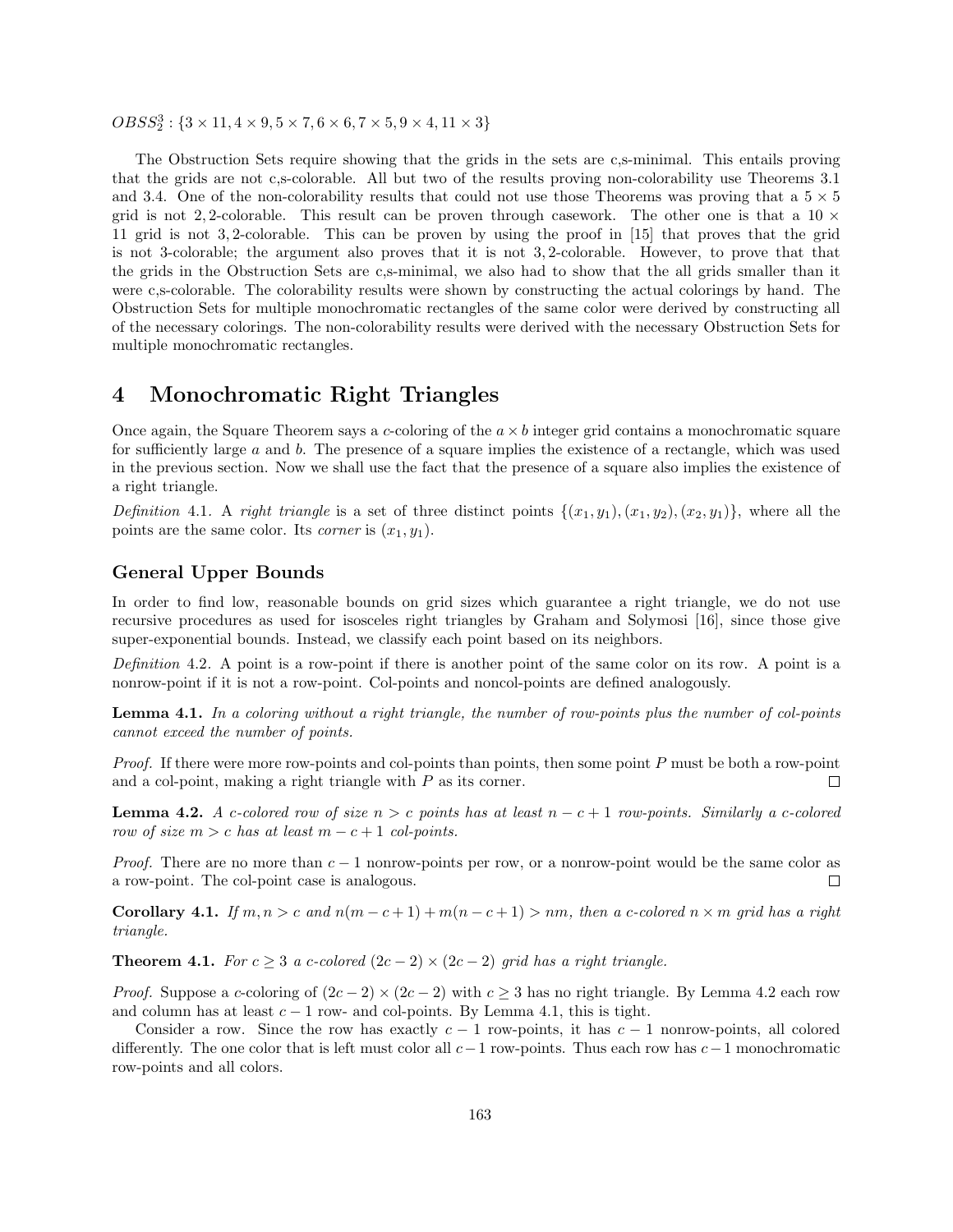By the pigeonhole principle, two rows i and j have the same color of row-points; call it red. Rows i and j have 2c − 2 red row-points between them; if any were on the same column, we'd have a right triangle. In the only other case, we have a red row-point in every column. But since every row contains every color, there must be a red point outside rows i, j, which would form a right triangle with the row-point in its column.  $\Box$ 

## General Lower Bounds

**Theorem 4.2.** If an  $n \times n$  grid can be c-colored without a right triangle, an  $(n + 1) \times (n + 1)$  grid can be  $(c+1)$ -colored without a right triangle.

*Proof.* Add a row and column to the c-coloring of  $n \times n$ . Color them with the new color, except for the new corner, which can be any other color. Obviously no right triangles are created.  $\Box$ 

**Theorem 4.3.** For  $c \geq 2$ ,  $a\left(\left\lfloor \frac{3c}{2} \right\rfloor - 1\right) \times \left(\left\lfloor \frac{3c}{2} \right\rfloor - 1\right)$  grid can be c-colored without a right triangle.

*Proof.* We show how to c-color  $(\frac{3c}{2} - 1) \times (\frac{3c}{2} - 1)$  without a right triangle for even c. Then, by Theorem 4.2, this theorem is also true for odd  $c$ .

| Α              |              | Α            | D | E | F           | Β | $\mathcal{C}$  |
|----------------|--------------|--------------|---|---|-------------|---|----------------|
| Β              | В            | Β            | D | E | F           | A | $\mathcal{C}$  |
| $\overline{C}$ | C            | C            | D | E | F           | Α | В              |
| D              | E            | $\mathbf{F}$ | Α | Α | Α           | B | $\overline{C}$ |
| D              | E            | $_{\rm F}$   | Β | Β | Β           | Α | С              |
| D              | E            | F            | C | С | $\rm _C$    | Α | В              |
| E              | D            | D            | E | D | E           | Α | B              |
| F              | $\mathbf{F}$ | Ε            | F | F | $\mathbf F$ | В | A              |

As in the example, color the upper left  $c \times c$  subgrid using  $\frac{c}{2}$  monochromatic row-points on each row and  $\frac{c}{2}$  monochromatic col-points on each column, with the first  $\frac{c}{2}$  colors used for row-points and the last  $\frac{c}{2}$  colors used for col-points. As in the example, the size of the each row can be increased from c to  $\frac{3c}{2} - 1$  without creating any row-points using the  $\frac{c}{2} - 1$  remaining "row-point colors," and the columns can be similarly extended without creating any col-points. Since neither col- nor row-points were created, the bottom right  $\left(\frac{c}{2} - 1\right) \times \left(\frac{c}{2} - 1\right)$  subgrid can be colored by cycling in each row the first  $\frac{c}{2} - 1$  colors.  $\Box$ 

### Bounds for Specific c

 $O़ones (see Section 3 for a formal definition of  $O$ ) and  $C$  right triangles with c colors (see Section 3 for a formal definition of$ Obstruction Set).

 $OBST_2 = \{3 \times 3\}$  $OBST_3 = \{4 \times 4\}$  $OBST_4 = \{5 \times 6, 6 \times 5\}$  $OBST_5 = \{6 \times 9, 7 \times 7, 9 \times 6\}$ 

Corollary 4.1 and Theorems 4.1 and 4.3 can be used to find these results, except in a few cases, which follow.

**Theorem 4.4.** All 4-colorings of a  $6 \times 5$  grid have a right triangle.

*Proof.* Suppose we have a 4-coloring of  $6 \times 5$  without a right triangle. By the pigeonhole principle, each row has two points of the same color. By the pigeonhole principle, two rows have the same-colored pair. Without loss of generality (since swapping rows and columns does not change the existence of any right triangles), the first two rows both have a pair of color R: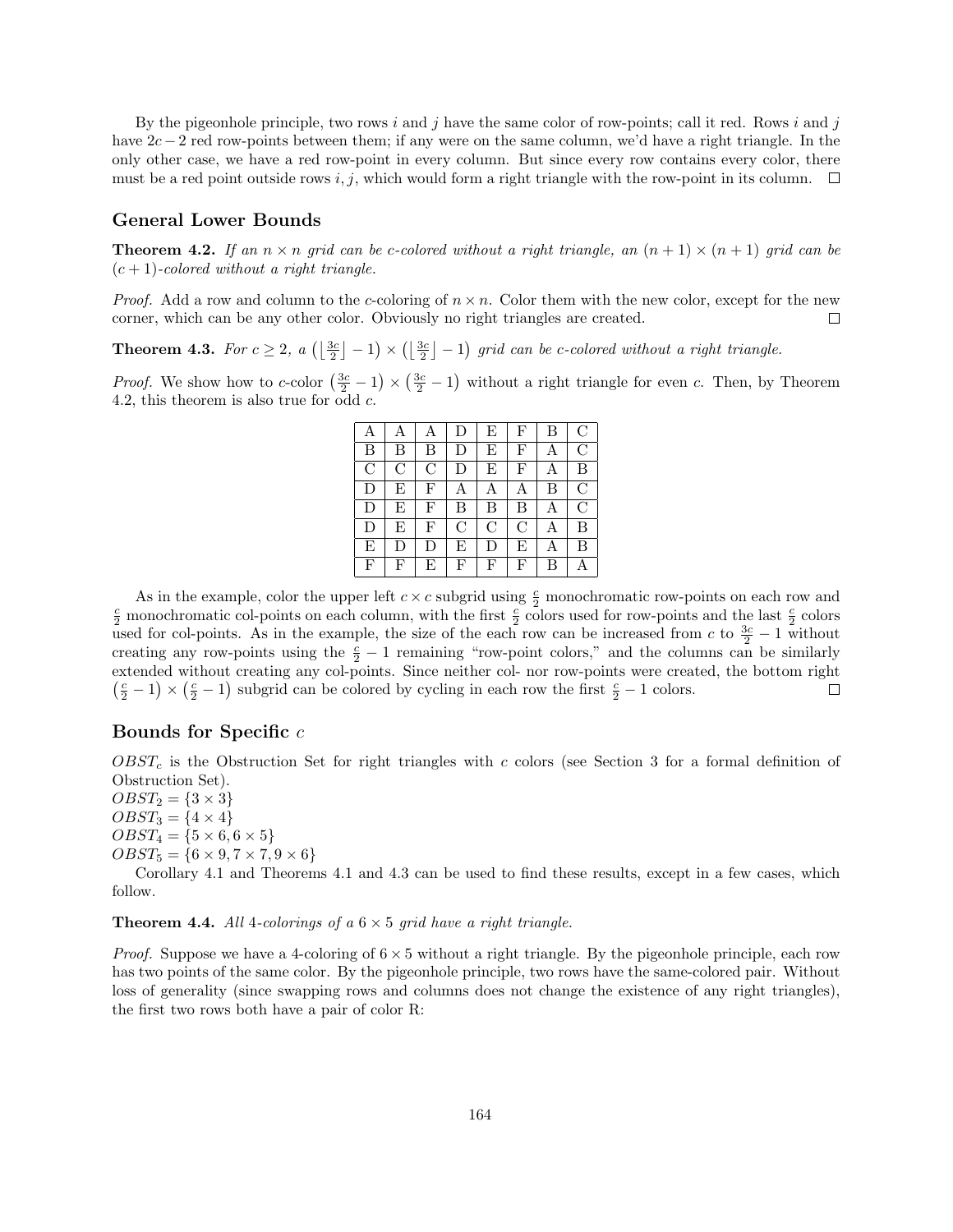| $_{\rm R}$        | R      |                   |                   |  |
|-------------------|--------|-------------------|-------------------|--|
|                   |        | $\mathbf R$       | $\mathbf R$       |  |
| $\ast$            | $\ast$ | $\overline{\ast}$ | $\overline{\ast}$ |  |
| $\ast$            | $\ast$ | $\ast$            | $\ast$            |  |
| $\ast$            | $\ast$ | $\ast$            | $\ast$            |  |
| $\overline{\ast}$ | $\ast$ | $\ast$            | $\ast$            |  |

In the  $4 \times 4$  subgrid marked by \*, the color R may not be used, or there will be a right triangle, so it must be 3-colored. But all 3-colorings of  $4 \times 4$  have a right triangle by Theorem 4.1, a contradiction.  $\Box$ 

**Lemma 4.3.** The 4-coloring of a  $5\times 5$  grid which avoids right triangles derived from Theorem 4.3 is unique, up to swapping of rows and columns, and switching of colors.

*Proof.* Consider a 4-coloring of  $5 \times 5$  without right triangles with the following pattern (A and B are colors):

| B               | B              |  |  |
|-----------------|----------------|--|--|
|                 | $\overline{3}$ |  |  |
| $\cdot 2 \cdot$ | ⊿              |  |  |
|                 |                |  |  |

In words the pattern is four row-points occupying two columns and two rows, with the added condition that within each row the two row-points be the same color. The above diagram chooses the first two columns and first two rows without loss of generality.

Two elements in the first column are monochromatic by the pigeonhole principle, since there are 3 unknown points with 2 colors possible for each. Without loss of generality we make elements (1) and (2) color C, forcing elements (3) and (4) to be color D. Continuing this kind of logic, the coloring becomes the one from Theorem 4.3.

To finish the proof, we show that there must be a right triangle in a 4-coloring of  $5 \times 5$  without the previous pattern. Suppose for sake of contradiction there were no right triangles. Consider the most popular color, and call it A. By the pigeonhole principle there are at least  $\left\lceil \frac{5*5}{4} \right\rceil = 7$  points colored by A. Using the fact that there is no 3-coloring of  $4 \times 4$ , it can be shown that 6 of the As must be arranged in the following way (up to swapping of rows and columns):

| А                         | Α                |  |                  |
|---------------------------|------------------|--|------------------|
|                           | $\overline{(3)}$ |  | $\overline{(5)}$ |
| $\langle \bar{2} \rangle$ |                  |  |                  |
|                           | $\overline{4}$   |  | Α                |
|                           |                  |  |                  |

In the first column there must be by the pigeonhole principle two monochromatic elements. One of the two must be on the second row in order to avoid the previous pattern. The same is true for the second column. Therefore without loss of generality we make (1) and (2) color B and (3) and (4) color C. This forces (5) to be colored with A, creating a right triangle and a contradiction.  $\Box$ 

#### **Theorem 4.5.** All 5-colorings of  $7 \times 7$  have a right triangle.

*Proof.* Suppose for sake of contradiction that we have a 5-coloring of  $7 \times 7$  without a right triangle. By Lemma 4.1 the number of row-points plus the number of col-points cannot exceed  $7 * 7 = 49$ . By Lemma 4.2, each row and column has at least 3 row-points or 3 col-points, respectively. This adds up to 42 rowand col-points total. Thus if the total number of rows and columns with more than 3 row- or col-points (respectively) exceeds  $49 - 42 = 7$  then there is a right triangle. Consider the 5-coloring of  $4 \times 4$  given by Theorem 4.3: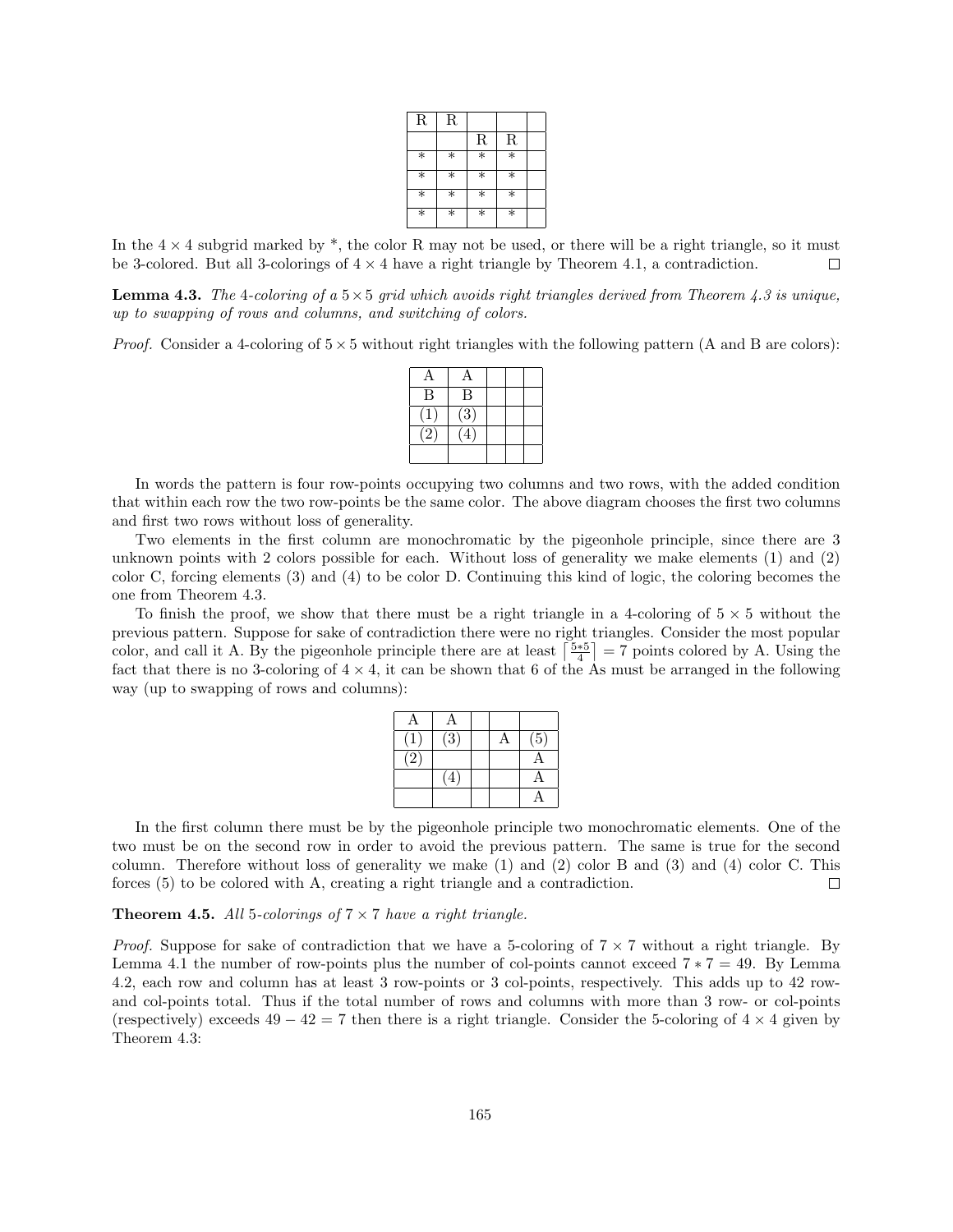| А      |        | €. | $\Box$ | B |
|--------|--------|----|--------|---|
| B      | В      | С. | $\Box$ | Α |
| ( )    | I)     | Α  |        | B |
| ( )    | $\Box$ | B  | В      | Α |
| $\Box$ | O.     | IJ | O,     |   |

This coloring has more than 7 rows and columns with "extra" row- or col-points, so it cannot occur in our 5-coloring of  $7 \times 7$ . Since by Lemma 4.3 this is the unique 4-coloring of  $5 \times 5$  which avoids right triangles, there can be *no* 4-colorings of  $5 \times 5$  in our colored grid.

Consider the most popular color, and call it R. By the pigeonhole principle, there must be at least  $\left\lceil \frac{7*7}{5} \right\rceil = 10$  points colored by R. It can be shown by simple casework (using the fact that there can be no 4-colorings of  $5 \times 5$ ) that the only way to put 10 R on our  $7 \times 7$  grid is the following, up to swapping of rows and columns:

| ${\bf R}$ | ${\bf R}$ | $\mathbf R$ | $\mathbf R$ |                         |                         |                         |
|-----------|-----------|-------------|-------------|-------------------------|-------------------------|-------------------------|
|           |           |             |             | $\mathbf R$             |                         |                         |
|           |           |             |             | $\overline{\mathrm{R}}$ |                         |                         |
|           |           |             |             |                         | $\mathbf R$             |                         |
|           |           |             |             |                         | $\overline{\mathrm{R}}$ |                         |
|           |           |             |             |                         |                         | $\overline{R}$          |
|           |           |             |             |                         |                         | $\overline{\mathrm{R}}$ |

Notice this diagram guarantees that the first row has more than 3 row-points. It also guarantees that the rightmost three columns each have more than 3 col-points, since each of these must have an additional monochromatic pair of points.

Repeatedly applying pigeonhole, the next three most popular colors must have the above configuration (up to swapping of rows and columns). This results in more than 7 "extra" row- or col-points, creating a right triangle and a contradiction.  $\Box$ 

For the following two thereoms, a computer program was used. The program recursively finds all  $c$ colorings of an  $n \times m$  grid without right triangles. At each step it greedily chooses the point with the least number of possible colors and tries each of these colors. To speed up execution greatly, the user can type in partial grids for the program to use as a starting point. The program's source code (in  $C++$ ) can be found at http://www.cs.umd.edu/~gasarch/vdwgang2009/vdwgang2009.html.

**Theorem 4.6.** There exists a 5-coloring of  $8 \times 6$  without a right triangle.

Proof. Computer search produces:

| A             | B       | $\rm C$ | D             | D             | E             |
|---------------|---------|---------|---------------|---------------|---------------|
| Α             | B       | $\rm C$ | Ε             | Ε             | D             |
| $\mathcal{C}$ | E       | D       | A             | B             | $\mathcal{C}$ |
| D             | D       | $\rm C$ | A             | B             | E             |
| А             | E       | D       | B             | $\mathcal{C}$ | B             |
| A             | $\rm C$ | D       | $\mathcal{C}$ | B             | E             |
| E             | B       | E       |               | С             | D             |
| B             | F,      | В       |               | C             | D             |

Interestingly, parts of this coloring (particularly the first three rows) resemble the general c-coloring given in Theorem 4.3.  $\Box$ 

**Theorem 4.7.** All 5-colorings of  $9 \times 6$  have a right triangle.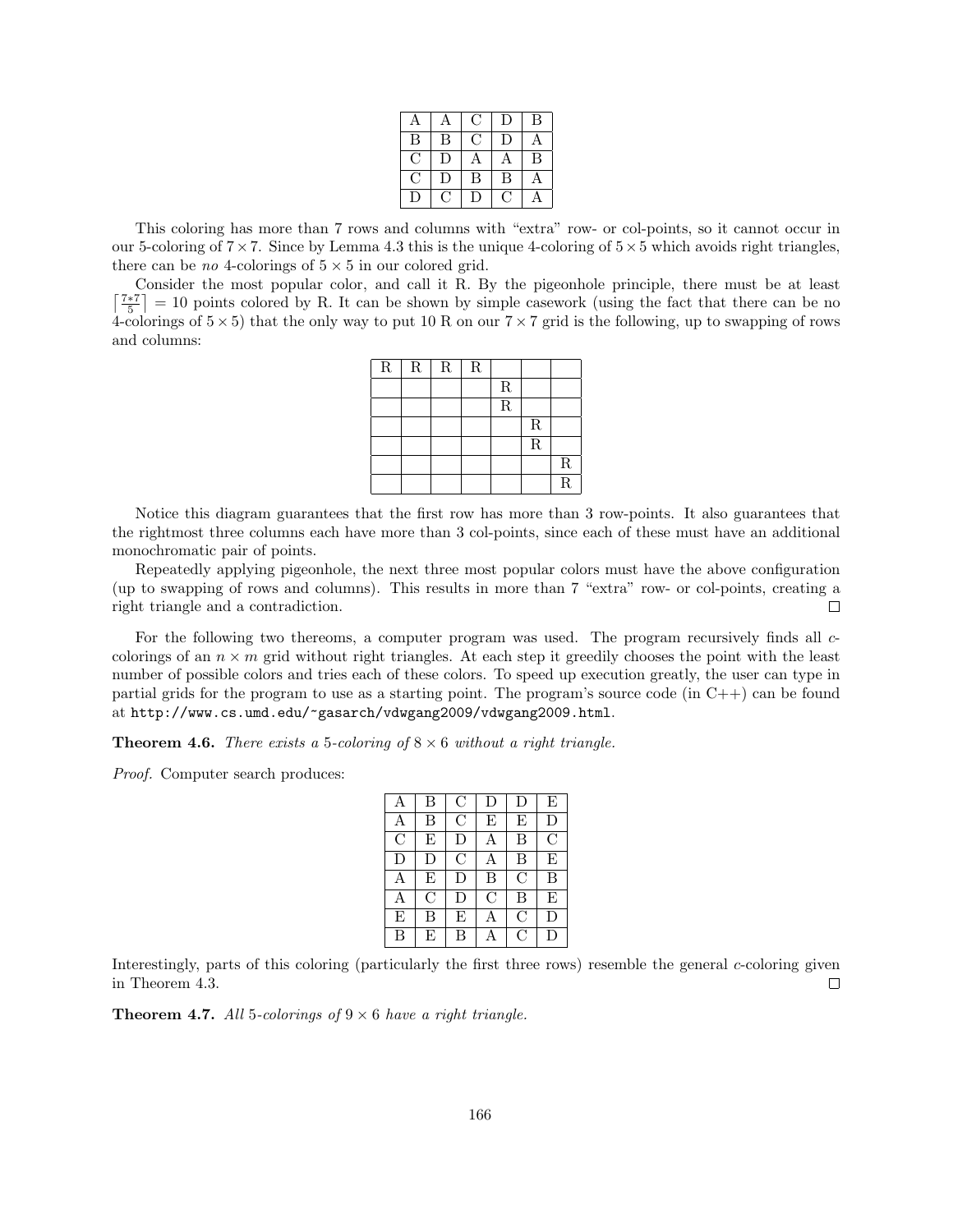## Number of Right Triangles

Since right triangles are such a basic structure and thus occur more frequently than other more complicated ones, it is natural to ask, how frequently do they occur? Answering this question, Theorem 4.8 describes a lower bound for the number of right triangles on a c-colored  $n \times n$  grid. The lower bound is nearly perfect, and occasionally exact, so it gives us a good idea about the density of right triangles in a large  $n \times n$  grid.

**Lemma 4.4.** For any fixed constants m and v, if  $\sum_{i=1}^{v} \frac{1}{x_i} + \frac{1}{y_i} = m$  such that  $x_i, y_i \geq 2$  for all i, then  $\sum_{i=1}^{n} (x_i - 1)(y_i - 1)$  is minimized when all  $x_i$  and  $y_i$  equal  $\frac{2v}{m}$ .

*Proof.* We need to show that for any sets of  $x_i$  and  $y_i$  (with  $x_i, y_i \ge 2$ )

$$
\sum_{i=1}^{v} (x_i - 1)(y_i - 1) \ge v \left(\frac{2v}{m} - 1\right)^2.
$$

It is easy to show using calculus that  $(x_i-1)(y_i-1)$  is minimized (keeping  $\frac{1}{x_i} + \frac{1}{y_i}$  constant) when  $x_i = y_i = u_i$ for some  $u_i$ .  $\sum \frac{2}{u_i} = \sum \frac{1}{x_i} + \sum \frac{1}{y_i} = m$ , making the inequality

$$
\sum (u_i - 1)^2 \ge v \left(\frac{v}{\sum \frac{1}{u_i}} - 1\right)^2.
$$

Consider the left side of the inequality. Jensen's inequality  $\left[\frac{1}{2}\right]$  says  $f\left(\frac{\sum x_i}{n}\right) \leq \frac{\sum f(x_i)}{n}$  (where *n* is the number of  $x_i$ ) when f is convex, and here we use  $f(x) = (x - 1)^2$ :

$$
\sum_{i} (u_i - 1)^2 = v \frac{\sum_{i} (u_i - 1)^2}{v} \ge v \left(\frac{\sum_{i} u_i}{v} - 1\right)^2
$$

To complete the proof apply Jensen's inequality again, this time with  $f(x) = \frac{1}{x}$ .

**Lemma 4.5.** Suppose  $\sum_{i=1}^{u} \frac{1}{x_i} + \frac{1}{y_i} = k \leq \frac{2u}{3}$  such that  $x_i, y_i \in \{1\} \cup [2, \infty)$  for all i. Let S be the set of all  $x_i$  and  $y_i$  such that i satisfies  $x_i, y_i \geq 2$ . If  $x_j, y_j$  is not in S,  $\sum (x_i - 1)(y_i - 1)$  can be made smaller, holding k and u constant, by adding  $x_j, y_j$  to S, thereby increasing the size of S by one.

*Proof.* All  $(x_i, y_i)$  pairs not in S contribute at least one to k, but on average an  $(x_i, y_i)$  pair contributes no more than  $\frac{2}{3}$ , since  $k \leq \frac{2u}{3}$ . Therefore, letting m be the average contribution to k (per pair of numbers) of  $S \bigcup \{x_j, y_j\}$  and letting  $m_o$  be the average contribution to k (per pair of numbers) of S,  $m_o < m \leq \frac{2}{3}$ .

Let n be the number of pairs of elements in S. By Lemma 4.4,  $S \bigcup \{x_j, y_j\}$  contributes at least  $n((\frac{2}{m_o})-1)^2$ to  $\sum (x_i - 1)(y_i - 1)$ . We need to prove that we can make  $S \bigcup \{x_j, y_j\}$  contribute less after  $x_j$  and  $y_j$  are added into S.

To add  $x_j$  and  $y_j$  into S while keeping k constant, set  $x_j$ ,  $y_j$  and all elements of S to  $\frac{2}{m}$ . Now we just need to prove that

$$
(n+1)(2/m-1)^{2} < n(2/m_{0} - 1)^{2}
$$
\n
$$
n\left((2/m_{o} - 1)^{2} - (2/m - 1)^{2}\right) > (2/m - 1)^{2}.
$$

Let  $v = \frac{1}{x_j} + \frac{1}{y_j}$  for the previous values of  $x_j$  and  $y_j$ . Since  $k = \sum \frac{1}{x_i} + \sum \frac{1}{y_i}$  is constant,  $2n\frac{m}{2}$  $(2n-2)\frac{m_o}{2}+v$ , which simplifies to  $m=m_o+\frac{1}{n}(v-m_o)$ . Let  $z=\frac{1}{m_o}-\frac{1}{m}$ . z equals

$$
\frac{1}{m - \frac{1}{n}(v - m_o)} - \frac{1}{m} = \frac{\frac{1}{n}(v - m_o)}{m^2 - \frac{m}{n}(v - m_o)}
$$

 $\Box$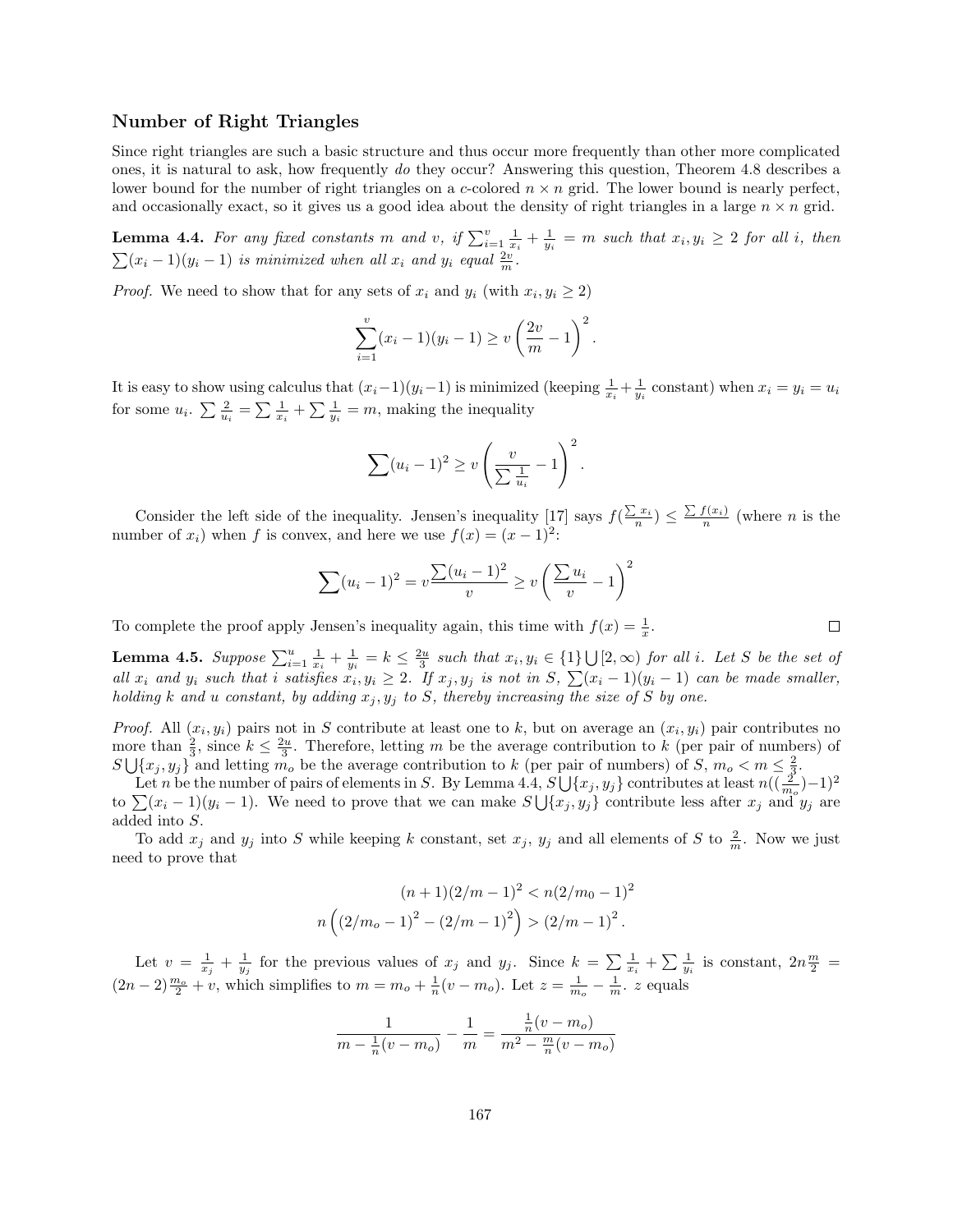From the first paragraph of this proof,  $v > m_o$ ,  $v > 1$  and  $m_o < m$ , so  $z > \frac{1}{n} \frac{1-m}{m^2}$ . Substituting z into the left side of the inequality, the right side follows:

$$
n\left((2/m - 1 + 2z)^2 - (2/m - 1)^2\right) = n\left(4z\left(2/m - 1\right) + 4z^2\right)
$$

$$
n\left(4z\left(2/m - 1\right) + 4z^2\right) > 4nz\left(2/m - 1\right) > 4\left(\frac{1-m}{m^2}\right)\left(2/m - 1\right) > \left(2/m - 1\right)^2
$$

 $\Box$ 

Notice that we use the easily verifiable fact  $4\frac{1-m}{m^2} > 1$ , which requires that  $m \leq \frac{2}{3}$ .

**Lemma 4.6.** If  $\sum_{i=1}^{u} \frac{1}{x_i} + \frac{1}{y_i} = k$  for constants k and u such that  $x_i, y_i \in \{1\} \cup [2, \inf)$  for all i, then  $\sum_{i=1}^{n} (x_i - 1)(y_i - 1)$  is minimized when all  $x_i$  and  $y_i$  are the same.

*Proof.* Consider the set S of all  $x_i$  and  $y_i$  such that i satisfies  $x_i, y_i \geq 2$ . Suppose there exist numbers  $x_j$ and  $y_i$  not in S. We can put them in S by changing their values (holding k constant, and making sure everything in S stays in S) so that  $\sum (x_i - 1)(y_i - 1)$  decreases using the operation detailed in Lemma 4.5. If this operation is repeated for each  $x_i$  and  $y_i$  not in S, we will always get a lower  $\sum (x_i - 1)(y_i - 1)$  than before, and S will eventually contain all  $x_i$  and  $y_i$ . This establishes the fact that a minimal  $\sum (x_i - 1)(y_i - 1)$ occurs when all  $x_i$  and  $y_i$  are in S. In other words, a minimal  $\sum (x_i - 1)(y_i - 1)$  occurs when all  $x_i, y_i \ge 2$ , so by Lemma 4.4,  $\sum (x_i - 1)(y_i - 1)$  is minimized when all  $x_i$  and  $y_i$  are the same.  $\Box$ 

Before we present the theorem, a definition pertaining to a c-colored  $n \times n$  grid:

Definition. A row with exactly k elements  $(k \geq 0)$  of the same color has a k-rowset, which is the set of these k elements. Each row has exactly one rowset for each of the c colors of the grid, meaning an  $n \times n$  grid has nc rowsets. These groupings of points on the grid account for each point, so that each point is in exactly one rowset. Similarly, a column with exactly k elements of the same color has a k-colset, which is the set of these k elements.

**Theorem 4.8.** A c-coloring of  $n \times n$  where  $n \geq 3c$  has at least  $n^2(\frac{n}{c} - 1)^2$  right triangles.

*Proof.* Map each point on  $n \times n$  to a different integer i from 1 to  $n^2$ . Let  $x_i$  be the number of points on i's row (including i itself) which are the same color as i, and let  $y_i$  be the number of points on i's column colored with that color. i is the corner of  $(x_i - 1)(y_i - 1)$  right triangles. Since each triangle has exactly one corner, the number of triangles is  $\sum (x_i - 1)(y_i - 1)$ .

 $\sum \frac{1}{x_i}$  = nc, since for each of the nc k-rowsets, you will have k  $x_i$  equaling k. (We need not consider the case where  $x_i = 0$  because it is never optimal: if a row has zero red points, you can change one of its points to red without creating any right triangles.) The same goes for  $\sum \frac{1}{y_i}$ , so  $\sum \frac{1}{x_i} + \sum \frac{1}{y_i} = 2nc$ . Now apply Lemma 4.6 (with  $u = n^2$  and  $k = 2nc \le \frac{2u}{3}$  because  $n \ge 3c$ ) to prove  $n^2(\frac{n}{c}-1)^2$  lower bounds  $\sum (x_i - 1)(y_i - 1).$ П

Note. Since you can evenly distribute colors inside each row and column by cycling colors in each row, this is an exact lower bound on the number of right triangles if  $c$  divides  $n$ .

## Open Questions

We have shown that an even distribution of colors inside each row and column of a large  $n \times n$  grid minimizes the number of right triangles. The same seems true for rectangles: in colorings of grids that avoid rectangles found in [15] and in this paper, colors are pretty evenly distributed inside each row and column. This leads us to the following conjecture:

**Conjecture.** Let an X-shape be a set of monochromatic points  $\{P_1, P_2, \dots, P_n\}$  which satisfies a set of rules particular to X, all of the form " $P_a$  is on the same row/column as  $P_b$ ." If you have a sufficiently large  $n \times n$  $grid$  (where c divides n), the minimum number of monochromatic X-shapes occurs when colors are distributed evenly in each row and column.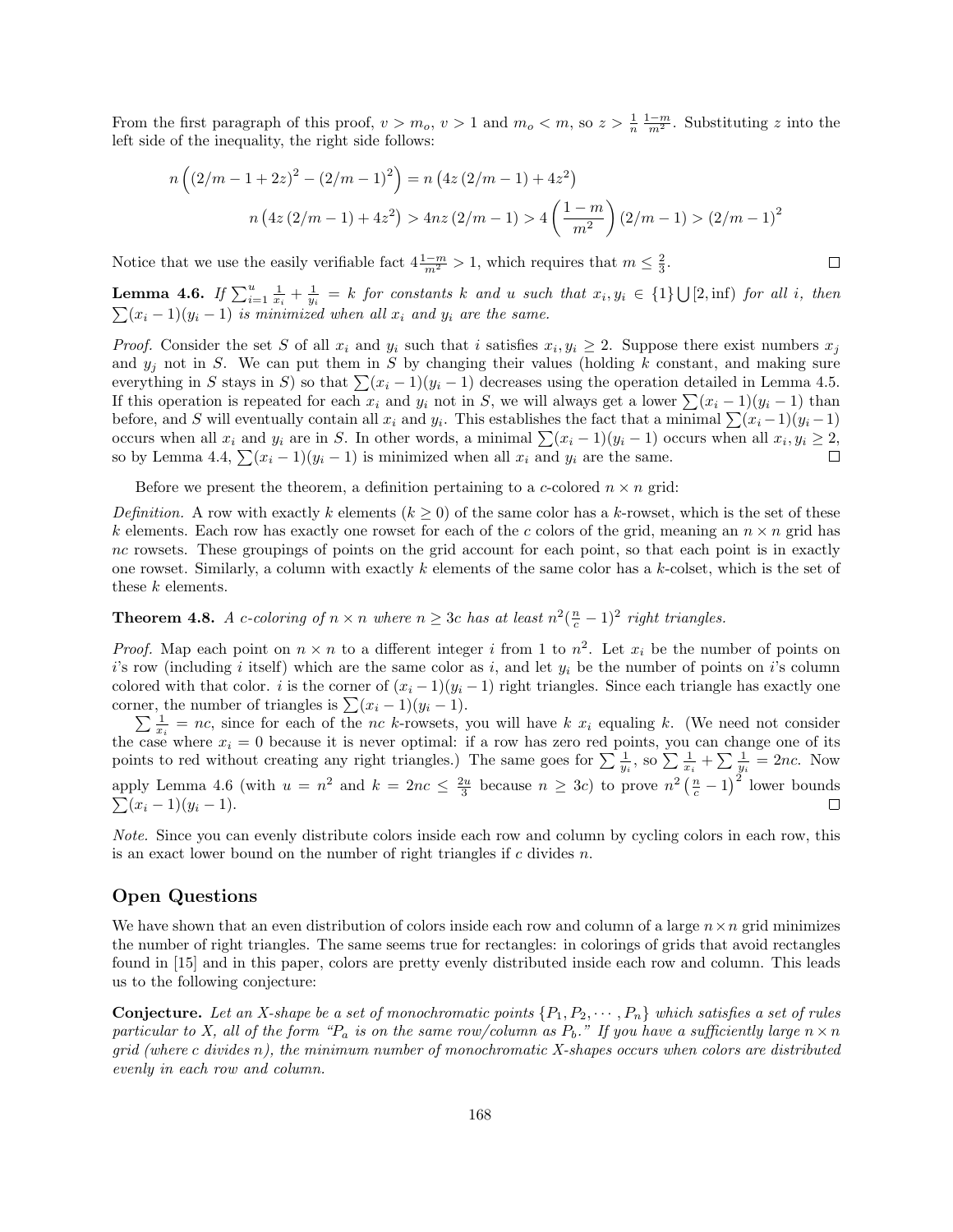This conjecture reflects the notion that randomness leads to disorder: it is intuitively most probable for a random grid coloring to have nearly even distributions of colors in each row and column, and the disorder would be a lack of monochromatic shapes.

Additionally, the result about the number of right triangles on an  $n \times n$  grid is particularly interesting since it could be directly applied to give bounds for other shapes made up of right triangles.

## 5 Conclusion

We have shown that by looking at variants of VDW, one can find VDW-type numbers that are polynomial. The structures we explored allowed us to find nice polynomial bounds and many exact figures. Many of the polynomial bounds turned out to be quadratic, a far cry from the towers seen in existing VDW bounds. We did in fact find improved bounds for these variants, in contrast with the enormous bounds for the original theorems. Our hope is that finding small upper bounds, and even exact numbers, for these variants will be a step in the right direction for finding better bounds for VDW, PolyVDW, and Gallai-Witt.

## References

- [1] R. Rado, "Notes on combinatorial analysis," Proceedings of the London Mathematical Society, pp. 122– 160, 1943. http://www.cs.umd.edu/~gasarch/vdw/vdw.html.
- [2] B. van der Waerden, "Beweis einer Baudetschen Vermutung," Nieuw Arch. Wisk., vol. 15, pp. 212–216, 1927.
- [3] W. Gasarch and A. Parrish, "Purely combinatorial proofs of van der Waerden-type theorems." www. gasarch.edu/~gasarch/~vdw/vdw.html.
- [4] R. Graham, B. Rothschild, and J. Spencer, Ramsey Theory. Wiley, 1990.
- [5] B. M. Landman and A. Robertson, Ramsey Theory on the Integers. AMS, 2003.
- [6] W. Gowers, "A new proof of Szemerédi's theorem," *Geometric and Functional Analysis*, vol. 11, pp. 465– 588, 2001. http://www.dpmms.cam.ac.uk/~wtg10/papers/html or http://www.springerlink.com.
- [7] S. Shelah, "Primitive recursive bounds for van der Waerden numbers," Journal of the American Mathematical Society, pp. 683-697, 1988. http://www.jstor.org/view/08940347/di963031/96p0024f/0.
- [8] H. Furstenberg, "Ergodic behavior of diagonal measures and a theorem of Szemerédi's on arithmetic progressions," Journal d'Analyse Mathematique, vol. 31, pp. 204–256, 1977. http://www.cs.umd.edu/ ~gasarch/vdw/furstenbergsz.pdf.
- [9] A. Sárközy, "On difference sets of sequences of integers I," Acta Math. Sci. Hung., vol. 31, pp. 125–149, 1977. http://www.cs.umd.edu/~gasarch/vdw/sarkozyONE.pdf.
- [10] V. Bergelson and A. Leibman, "Polynomial extensions of van der Waerden's and Szemerédi's theorems," Journal of the American Mathematical Society, pp. 725–753, 1996. http://www.math.ohio-state.edu/ ~vitaly/ or http://www.cs.umd.edu/~gasarch/vdw/vdw.html.
- [11] M. Walters, "Combinatorial proofs of the polynomial van der Waerden theorem and the polynomial Hales-Jewett theorem," Journal of the London Mathematical Society, vol. 61, pp. 1–12, 2000. http:// jlms.oxfordjournals.org/cgi/reprint/61/1/1 or http://jlms.oxfordjournals.org/ or or http: //www.cs.umd.edu/~gasarch/vdw/vdw.html.
- [12] Shelah, "A partition theorem," Scientiae Math Japonicae, pp. 413–438, 2002. Paper 679 at the Shelah Archive: http://shelah.logic.at/short600.html.